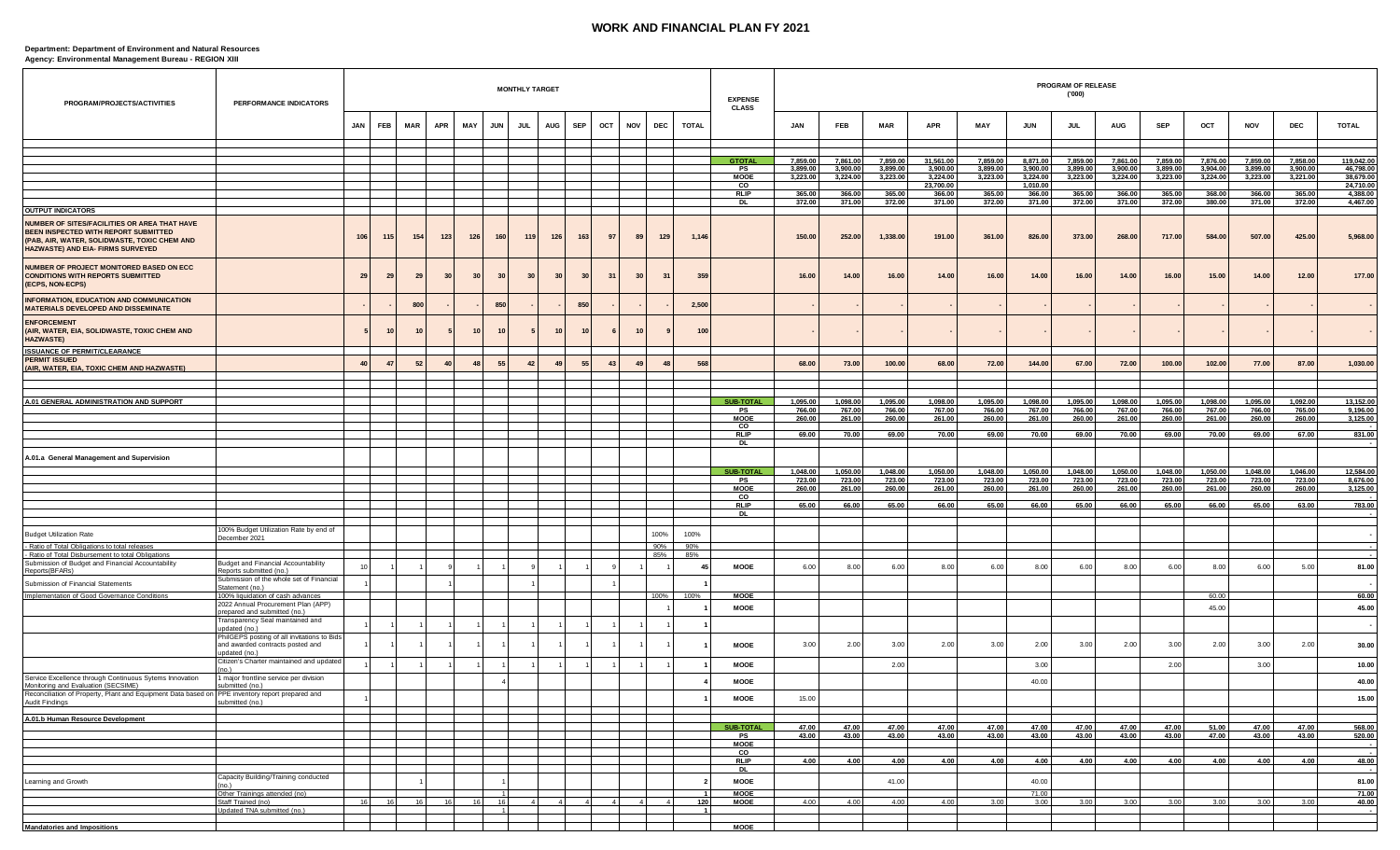| A.02 SUPPORT TO OPERATIONS                                 |                                                             |                |    |    |                |    |    |  |                |                  |          |          |         |          |                  |          |          |          |          |          |          |          |                                             |
|------------------------------------------------------------|-------------------------------------------------------------|----------------|----|----|----------------|----|----|--|----------------|------------------|----------|----------|---------|----------|------------------|----------|----------|----------|----------|----------|----------|----------|---------------------------------------------|
|                                                            |                                                             |                |    |    |                |    |    |  |                | <b>SUB-TOTAL</b> | 1,024.00 | 1,023.00 | 1,024.0 | 4,723.00 | 1,024.00         | 2,033.00 | 1,024.00 | 1,023.00 | 1,027.00 | 1,036.00 | 1,024.00 | 1,024.00 | 17,009.00                                   |
|                                                            |                                                             |                |    |    |                |    |    |  |                | PS               | 228.00   | 229.00   | 228.0   | 229.00   |                  | 229.00   | 228.00   | 229.00   | 228.00   | 231.00   | 229.00   | 228.00   |                                             |
|                                                            |                                                             |                |    |    |                |    |    |  |                | <b>MOOE</b>      | 774.00   | 773.00   | 774.00  | 773.00   | 228.00<br>774.00 | 773.00   | 774.00   | 773.00   | 774.00   | 784.00   | 773.00   | 774.00   | 2,744.00<br>9,293.00<br>4,710.00            |
|                                                            |                                                             |                |    |    |                |    |    |  |                | $_{\rm CO}$      |          |          |         | 3,700.00 |                  | 1,010.00 |          |          |          |          |          |          |                                             |
|                                                            |                                                             |                |    |    |                |    |    |  |                | <b>RLIP</b>      | 22.00    | 21.00    | 22.00   | 21.00    | 22.00            | 21.00    | 22.00    | 21.00    | 25.00    | 21.00    | 22.00    | 22.00    | 262.00                                      |
|                                                            |                                                             |                |    |    |                |    |    |  |                | <b>DL</b>        |          |          |         |          |                  |          |          |          |          |          |          |          |                                             |
|                                                            |                                                             |                |    |    |                |    |    |  |                |                  |          |          |         |          |                  |          |          |          |          |          |          |          |                                             |
| A.02.a Planning, Policy Formulation, Management            |                                                             |                |    |    |                |    |    |  |                |                  |          |          |         |          |                  |          |          |          |          |          |          |          |                                             |
| Information System and Support to Climate Change           |                                                             |                |    |    |                |    |    |  |                |                  |          |          |         |          |                  |          |          |          |          |          |          |          |                                             |
|                                                            |                                                             |                |    |    |                |    |    |  |                |                  |          |          |         |          |                  |          |          |          |          |          |          |          |                                             |
|                                                            |                                                             |                |    |    |                |    |    |  |                | <b>SUB-TOTA</b>  | 862.00   | 860.00   | 863.0   | 4,560.00 | 863.00           | 1,870.00 | 863.00   | 860.00   | 863.00   | 860.00   | 863.00   | 854.00   | 15,041.0                                    |
|                                                            |                                                             |                |    |    |                |    |    |  |                | PS               | 99.00    | 99.00    | 99.00   | 99.00    | 99.00            | 99.00    | 99.00    | 99.00    | 99.00    | 99.00    | 99.00    | 90.00    | 1,179.00                                    |
|                                                            |                                                             |                |    |    |                |    |    |  |                | <b>MOOE</b>      | 753.00   | 753.00   | 754.00  | 753.00   | 754.00           | 753.00   | 754.00   | 753.00   | 754.00   | 753.00   | 754.00   | 753.00   | 9,041.00                                    |
|                                                            |                                                             |                |    |    |                |    |    |  |                | CO               |          |          |         | 3,700.00 |                  | 1,010.00 |          |          |          |          |          |          | 4,710.00                                    |
|                                                            |                                                             |                |    |    |                |    |    |  |                | <b>RLIP</b>      | 10.00    | 8.00     | 10.00   | 8.00     | 10.00            | 8.00     | 10.00    | 8.00     | 10.00    | 8.00     | 10.00    | 11.00    | 111.00                                      |
|                                                            |                                                             |                |    |    |                |    |    |  |                | <b>DL</b>        |          |          |         |          |                  |          |          |          |          |          |          |          |                                             |
| <b>Planning and Programming</b>                            |                                                             |                |    |    |                |    |    |  |                |                  |          |          |         |          |                  |          |          |          |          |          |          |          |                                             |
|                                                            | Work and Financial Plan prepared and                        |                |    |    |                |    |    |  |                |                  |          |          |         |          |                  |          |          |          |          |          |          |          |                                             |
| -Preparation of Work and Financial Plan                    | submitted (no.)                                             |                |    |    |                |    |    |  |                |                  |          |          |         |          |                  |          |          |          |          |          |          |          |                                             |
|                                                            |                                                             |                |    |    |                |    |    |  |                |                  |          |          |         |          |                  |          |          |          |          |          |          |          |                                             |
| -Preparation of Accomplishment Reports                     | Monthly Accomplishment report prepared                      |                |    |    |                |    |    |  | 12             | <b>MOOE</b>      | 7.00     | 7.00     | 7.00    | 7.00     | 7.00             | 7.00     | 7.00     | 7.00     | 7.00     | 7.00     | 7.00     | 8.00     | 85.00                                       |
|                                                            | and submitted (no.)                                         |                |    |    |                |    |    |  |                |                  |          |          |         |          |                  |          |          |          |          |          |          |          |                                             |
|                                                            | Annual Accomplishment Report                                |                |    |    |                |    |    |  |                | MOOE             | 30.00    |          |         |          |                  |          |          |          |          |          |          |          | 30.00                                       |
|                                                            | prepared and submitted (CY 2020)                            |                |    |    |                |    |    |  |                |                  |          |          |         |          |                  |          |          |          |          |          |          |          |                                             |
| -Monitoring and evaluation of Accomplishments              | Quarterly Monitoring and Evaluation                         |                |    |    |                |    |    |  |                | MOOE             | 12.00    |          |         | 9.00     |                  |          | 11.00    |          |          | 13.00    |          |          | 45.00                                       |
|                                                            | Report prepared and submitted (no.)                         |                |    |    |                |    |    |  |                |                  |          |          |         |          |                  |          |          |          |          |          |          |          |                                             |
|                                                            | OPCR prepared and submitted (no.)                           | 1 L            |    |    |                |    |    |  |                |                  |          |          |         |          |                  |          |          |          |          |          |          |          |                                             |
|                                                            | -OPCR (commitment)                                          |                |    |    |                |    |    |  | $\overline{1}$ |                  |          |          |         |          |                  |          |          |          |          |          |          |          |                                             |
|                                                            | -OPCR (with rating)                                         |                |    |    |                |    |    |  | $\overline{2}$ |                  |          |          |         |          |                  |          |          |          |          |          |          |          |                                             |
|                                                            |                                                             |                |    |    |                |    |    |  |                |                  |          |          |         |          |                  |          |          |          |          |          |          |          |                                             |
|                                                            |                                                             |                |    |    |                |    |    |  |                |                  |          |          |         |          |                  |          |          |          |          |          |          |          |                                             |
| <b>Statistics and Information Systems Management</b>       |                                                             |                |    |    |                |    |    |  |                |                  |          |          |         |          |                  |          |          |          |          |          |          |          |                                             |
|                                                            |                                                             |                |    |    |                |    |    |  |                |                  |          |          |         |          |                  |          |          |          |          |          |          |          |                                             |
| -Preparation of Statistical Reports                        | Statistical Reports prepared and                            |                |    |    |                |    |    |  | 18             | <b>MOOE</b>      |          |          | 9.00    |          |                  | 9.00     |          |          | 9.00     |          |          | 8.00     | 35.00                                       |
|                                                            | submitted (no.)                                             |                |    |    |                |    |    |  |                |                  |          |          |         |          |                  |          |          |          |          |          |          |          |                                             |
| Industrial Emission Monitoring Report (Semi-annual)        |                                                             | $\overline{1}$ |    |    |                |    |    |  |                | $\overline{2}$   |          |          |         |          |                  |          |          |          |          |          |          |          |                                             |
| Industrial Environmental Compliance (Semi-Annual)          |                                                             | $-1$           |    |    |                |    |    |  | $\overline{2}$ |                  |          |          |         |          |                  |          |          |          |          |          |          |          |                                             |
| Ambient Air Quality monitoring Report (Quarterly)          |                                                             | $\overline{1}$ |    |    |                |    |    |  |                | $\overline{4}$   |          |          |         |          |                  |          |          |          |          |          |          |          |                                             |
| Water Quality Monitoring Report (Quarterly)                |                                                             |                |    |    |                |    |    |  |                | 4                |          |          |         |          |                  |          |          |          |          |          |          |          |                                             |
| Number of Clearances and Volume of Importation for         |                                                             |                |    |    |                |    |    |  |                |                  |          |          |         |          |                  |          |          |          |          |          |          |          |                                             |
|                                                            |                                                             |                |    |    |                |    |    |  | $\overline{2}$ |                  |          |          |         |          |                  |          |          |          |          |          |          |          |                                             |
| Chemicals (Semi-Annual                                     |                                                             |                |    |    |                |    |    |  |                | 4 I              |          |          |         |          |                  |          |          |          |          |          |          |          |                                             |
| Hazardous Waste Generation by Type (Quarterly)             |                                                             |                |    |    |                |    |    |  |                |                  |          |          |         |          |                  |          |          |          |          |          |          |          |                                             |
|                                                            |                                                             |                |    |    |                |    |    |  |                |                  |          |          |         |          |                  |          |          |          |          |          |          |          |                                             |
| Management of ICT Network Infrastructure                   |                                                             |                |    |    |                |    |    |  |                |                  |          |          |         |          |                  |          |          |          |          |          |          |          |                                             |
| Server Resource Management                                 | Data Center established/managed (no.)                       |                |    | 11 |                |    |    |  | $\overline{1}$ |                  |          |          |         |          |                  |          |          |          |          |          |          |          |                                             |
|                                                            | Server Resource Monitoring Established                      |                |    |    |                |    |    |  |                |                  |          |          |         |          |                  |          |          |          |          |          |          |          |                                             |
|                                                            |                                                             |                |    |    |                |    |    |  |                | <b>MOOE</b>      | 5.00     | 4.00     | 5.00    | 4.00     | 5.00             | 4.00     | 5.00     | 4.00     | 5.00     | 4.00     | 5.00     | 5.00     | 55.00                                       |
|                                                            | Servers Monitored/Managed (no)                              |                |    |    |                |    |    |  |                | <b>MOOE</b>      | 5.00     | 4.0      | 5.0     | 4.0      | 5.00             | 4.00     | 5.00     | 4.00     | 5.00     | 4.00     | 5.00     | 5.00     | $\frac{55.00}{50.00}$ $\frac{55.00}{60.00}$ |
|                                                            | Server Upgraded/Deployed (no)                               |                |    |    |                |    |    |  |                | <b>MOOE</b>      | 5.00     | 4.00     | 5.00    | 4.00     | 5.00             | 4.00     | 5.00     | 4.00     | 4.00     | 3.00     | 5.00     | 2.00     |                                             |
| Network and endpoint Management                            | Network upgraded/maintained (no.)                           |                |    |    |                |    |    |  |                | <b>MOOE</b>      | 5.00     | 4.00     | 5.00    | 4.00     | 5.00             | 4.00     | 5.00     | 5.00     | 4.00     | 5.00     | 4.00     | 5.00     |                                             |
|                                                            |                                                             |                |    |    |                |    | 14 |  |                |                  |          |          |         |          |                  |          |          |          |          |          |          |          |                                             |
|                                                            | computers upgraded/deployed (no.)                           |                |    |    |                |    |    |  | 14             |                  |          |          |         |          |                  |          |          | 60.00    |          |          |          |          |                                             |
|                                                            | Endpoint Protection Deployed (no)                           |                |    |    | 50             |    |    |  | 50             | <b>MOOE</b>      |          |          |         |          |                  | 115.00   |          |          |          |          |          |          | 115.00                                      |
|                                                            | T assistance provided (no)                                  |                |    |    |                |    |    |  |                | <b>MOOE</b>      | 100.00   | 100.00   | 100.0   | 100.00   | 100.00           | 100.00   | 100.00   | 100.00   | 100.00   | 100.0    | 100.00   | 100.00   | 1,200.00                                    |
| Deployment of Active Directory                             | Active Directory implemented (no)                           |                |    |    |                |    |    |  |                |                  |          |          |         |          |                  |          |          |          |          |          |          |          |                                             |
|                                                            | Computers Registered/Monitored (no)                         |                |    |    |                |    |    |  | 40             |                  |          |          |         |          |                  |          |          |          |          |          | 60.00    |          | 60.00                                       |
| <b>ICT Resource Inventory</b>                              | Database Updated (No)                                       |                |    |    |                |    |    |  |                | <b>MOOE</b>      | 6.00     | 7.0      | 6.00    |          | 6.00             | 7.00     | 6.00     | 7.00     | 6.00     |          | 6.00     | 9.00     | 80.00                                       |
| Information Systems Management and Support                 |                                                             |                |    |    |                |    |    |  |                |                  |          |          |         |          |                  |          |          |          |          |          |          |          |                                             |
|                                                            | <b>Online Services</b>                                      |                |    |    |                |    |    |  |                |                  |          |          |         |          |                  |          |          |          |          |          |          |          |                                             |
| Operationalization of Frontline Services                   | pperationalized/managed(no.)                                | 13             | 13 | 13 | 13             |    |    |  | 13             | <b>MOOE</b>      | 7.00     | 7.00     | 7.00    | 7.00     | 7.00             | 7.00     | 7.00     | 7.00     | 7.00     | 7.00     | 7.00     | 9.00     | 86.00                                       |
|                                                            | <b>Issues Resolved</b> (no                                  |                |    |    |                |    |    |  |                |                  |          |          |         |          |                  |          | 71.00    |          |          |          |          |          | 71.00                                       |
|                                                            | Kiosk Established (no                                       |                |    |    |                |    |    |  | $\overline{1}$ |                  |          |          |         |          |                  |          |          |          |          |          |          |          |                                             |
|                                                            |                                                             |                |    |    |                |    |    |  |                | 10               |          |          |         |          |                  |          |          |          |          |          |          |          |                                             |
|                                                            | Users Assisted (no)                                         |                |    |    |                |    |    |  |                |                  |          |          |         |          |                  |          |          |          |          |          |          |          |                                             |
| Operationalization of Planning & Administrative Support    | Systems operationalized/managed (no)                        |                |    |    |                |    |    |  |                |                  | 6.00     | 5.00     | 6.00    | 5.00     | 6.00             | 5.00     | 6.00     | 5.00     | 6.00     | 5.00     | 6.00     | 9.00     | 70.00                                       |
| systems                                                    |                                                             |                |    |    |                |    |    |  |                |                  |          |          |         |          |                  |          |          |          |          |          |          |          |                                             |
|                                                            | Issues Resolved (no)                                        |                |    |    | $\overline{1}$ |    |    |  | 12             | <b>MOOE</b>      | 3.00     | 2.00     | 3.00    | 2.00     | 3.00             | 2.00     | 3.00     | 2.00     | 3.00     | 2.00     | 3.00     | 7.00     | 35.00                                       |
| Deployment of Office 365                                   | O365 accounts deployed (no)                                 |                |    |    | 20             |    |    |  | 20             | <b>MOOE</b>      |          |          |         |          |                  | 80.00    |          |          |          |          |          |          | 80.00                                       |
| Records Digitization                                       | Digital Infrastructure                                      |                |    |    |                |    |    |  |                | <b>MOOE</b>      | 7.00     | 6.00     | 7.00    | 6.00     | 7.00             | 6.00     | 7.00     | 6.00     | 7.00     | 6.00     | 7.00     | 8.00     | 80.00                                       |
|                                                            | established/managed (no)                                    |                |    |    |                |    |    |  |                |                  |          |          |         |          |                  |          |          |          |          |          |          |          |                                             |
|                                                            | Documents Digitally Signed (no.)                            | 25             |    |    | 50             | 25 | 25 |  | 200            |                  |          |          |         |          |                  |          |          |          |          |          |          |          |                                             |
| Information Systems Development                            | Systems Developed (no)                                      |                |    |    |                |    |    |  | $\overline{1}$ | <b>MOOE</b>      |          |          |         |          |                  |          |          |          |          |          | 55.00    |          | 55.00                                       |
|                                                            | Websites updated/maintaned(no.)                             |                |    |    |                |    |    |  | $\overline{1}$ |                  |          |          |         |          |                  |          |          |          |          |          |          |          |                                             |
| Capacity Building/Retooling                                | Trainings conducted (no)                                    |                |    |    |                |    |    |  |                | <b>MOOE</b>      |          |          | 58.00   |          |                  |          |          |          | 58.00    |          | 56.00    |          | 172.00                                      |
| Mapping and Management of Repository                       |                                                             |                |    |    |                |    |    |  |                |                  |          |          |         |          |                  |          |          |          |          |          |          |          |                                             |
|                                                            |                                                             |                |    |    |                |    |    |  |                |                  |          |          |         |          |                  |          |          |          |          |          |          |          |                                             |
| <b>Systems/Databases</b>                                   |                                                             |                |    |    |                |    |    |  |                |                  |          |          |         |          |                  |          |          |          |          |          |          |          |                                             |
| Repository Systems Management                              | <b>Repository Systems</b><br>operationalized/supported (no) |                |    |    |                |    |    |  |                | <b>MOOE</b>      | 6.00     |          |         | 6.00     |                  |          | 6.00     |          |          | 7.00     |          |          | 25.00                                       |
|                                                            |                                                             |                |    |    |                |    |    |  |                |                  |          |          |         |          |                  |          |          |          |          |          |          |          |                                             |
| <b>GIS Mapping</b>                                         | GIS Shapefiles created/updated (no.)                        |                |    |    |                |    |    |  |                | <b>MOOE</b>      | 6.00     |          |         | 6.00     |                  |          | 6.00     |          |          | 7.00     |          |          | 25.00                                       |
| <b>Compliance to MITHI Requirements</b>                    |                                                             |                |    |    |                |    |    |  |                |                  |          |          |         |          |                  |          |          |          |          |          |          |          |                                             |
| Updating of Info. System Strategic Plan                    | Reports Submitted (no)                                      |                |    |    |                |    |    |  |                |                  |          |          |         |          |                  |          |          |          |          |          |          |          |                                             |
|                                                            |                                                             |                |    |    |                |    |    |  |                |                  |          |          |         |          |                  |          |          |          |          |          |          |          |                                             |
| <b>Climate Change</b>                                      |                                                             |                |    |    |                |    |    |  |                |                  |          |          |         |          |                  |          |          |          |          |          |          |          |                                             |
| P1 . Implementation and promotion of the entity-level GHG  |                                                             |                |    |    |                |    |    |  |                |                  |          |          |         |          |                  |          |          |          |          |          |          |          |                                             |
| Inventory and Management to quantify and report GHG        |                                                             |                |    |    |                |    |    |  |                |                  |          |          |         |          |                  |          |          |          |          |          |          |          |                                             |
| emissions and removals                                     |                                                             |                |    |    |                |    |    |  |                |                  |          |          |         |          |                  |          |          |          |          |          |          |          |                                             |
|                                                            | GHG Inventory report submitted and                          |                |    |    |                |    |    |  |                |                  |          |          |         |          |                  |          |          |          |          |          |          |          |                                             |
| 1.1 Conduct of Annual (EMB Regional Office) GHG Entity     |                                                             |                |    |    |                |    |    |  |                |                  |          |          |         |          |                  |          |          |          |          |          |          |          |                                             |
| report                                                     | maintained using prescribed                                 |                |    |    |                |    |    |  |                | <b>MOOE</b>      |          |          | 60.00   |          |                  |          |          |          |          |          |          |          | 60.00                                       |
|                                                            | templates(no.)                                              |                |    |    |                |    |    |  |                |                  |          |          |         |          |                  |          |          |          |          |          |          |          |                                             |
|                                                            |                                                             |                |    |    |                |    |    |  |                |                  |          |          |         |          |                  |          |          |          |          |          |          |          |                                             |
|                                                            | Documentation report of activity and GHG                    |                |    |    |                |    |    |  |                |                  |          |          |         |          |                  |          |          |          |          |          |          |          |                                             |
| 1.2 Conduct of training-workshop on entity level GHG       | inventory report from stakeholders (such                    |                |    |    |                |    |    |  |                | <b>MOOE</b>      |          |          |         |          |                  | 60.00    |          |          |          |          |          |          | 60.00                                       |
| inventory and community level GHG Inventory                | as ECPs, LGUs, Private companies)                           |                |    |    |                |    |    |  |                |                  |          |          |         |          |                  |          |          |          |          |          |          |          |                                             |
|                                                            | submitted (no.)                                             |                |    |    |                |    |    |  |                |                  |          |          |         |          |                  |          |          |          |          |          |          |          |                                             |
| P2. Implementation of EO 174: Institutionalization of the  |                                                             |                |    |    |                |    |    |  |                |                  |          |          |         |          |                  |          |          |          |          |          |          |          |                                             |
| Philippine GHG Inventory Management and Reporting          |                                                             |                |    |    |                |    |    |  |                |                  |          |          |         |          |                  |          |          |          |          |          |          |          |                                             |
| System for IPPU and Waste Sectors                          |                                                             |                |    |    |                |    |    |  |                |                  |          |          |         |          |                  |          |          |          |          |          |          |          |                                             |
|                                                            |                                                             |                |    |    |                |    |    |  |                |                  |          |          |         |          |                  |          |          |          |          |          |          |          |                                             |
|                                                            | Documentation report prepared and<br>submitted(no.)         |                |    |    |                |    |    |  |                |                  |          |          |         |          |                  |          |          |          |          |          |          |          |                                             |
| 2.1 Conduct of Sectoral Consultation meetings to establish |                                                             |                |    |    |                |    |    |  |                | <b>MOOE</b>      |          |          |         |          |                  | 75.00    |          |          |          |          |          |          | 75.00                                       |
| GHG Inventory database for the IPPU and Waste sectors      |                                                             |                |    |    |                |    |    |  |                |                  |          |          |         |          |                  |          |          |          |          |          |          |          |                                             |
|                                                            |                                                             |                |    |    |                |    |    |  |                |                  |          |          |         |          |                  |          |          |          |          |          |          |          |                                             |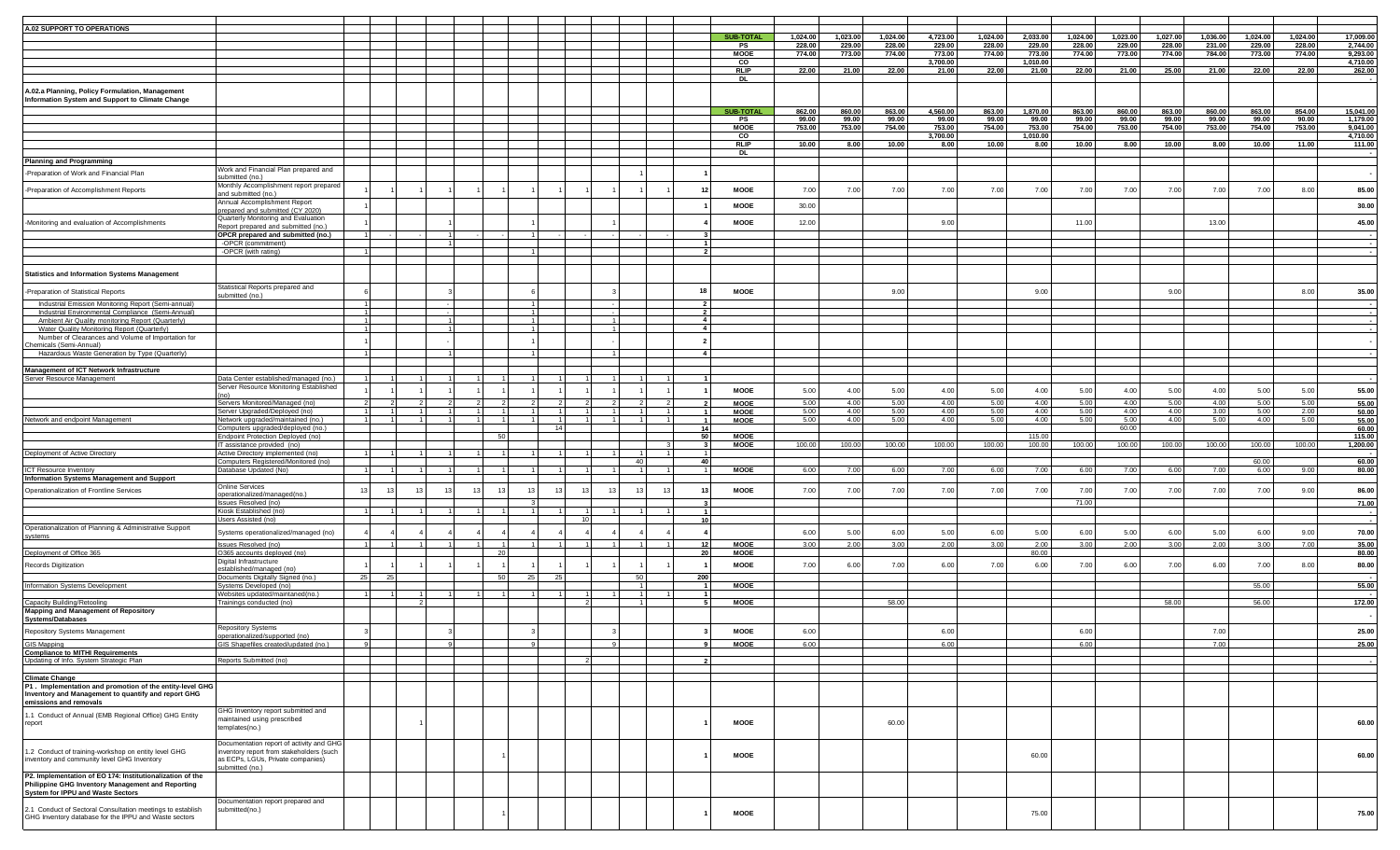|                                                                                                                                          | atabase of the GHG activity data for<br>Vaste and Industrial Processes and<br>Product Use (IPPU) established and |    |           |                 |       |               |                        |       |             |            |             |           |          |                            |                    |                    |                    |                                  |                    |                                  |                    |                    |                    |                                  |                    |                    |                       |
|------------------------------------------------------------------------------------------------------------------------------------------|------------------------------------------------------------------------------------------------------------------|----|-----------|-----------------|-------|---------------|------------------------|-------|-------------|------------|-------------|-----------|----------|----------------------------|--------------------|--------------------|--------------------|----------------------------------|--------------------|----------------------------------|--------------------|--------------------|--------------------|----------------------------------|--------------------|--------------------|-----------------------|
|                                                                                                                                          | ubmitted (no.)<br>nventory conducted and CC information                                                          |    |           |                 |       |               |                        |       |             |            |             |           |          |                            |                    |                    |                    |                                  |                    |                                  |                    |                    |                    |                                  |                    |                    |                       |
| 4.1 Conduct inventory and review current CC information<br>system and database                                                           | system and database reviewed with<br>eport submitted (no.)                                                       |    |           |                 |       |               |                        |       |             |            |             |           |          | <b>MOOE</b>                |                    |                    |                    |                                  |                    |                                  |                    |                    | 140.00             |                                  |                    |                    | 140.00                |
| P5 Operationalization of Article 12 of the Paris Agreement<br>(Action for Climate Empowerment)                                           |                                                                                                                  |    |           |                 |       |               |                        |       |             |            |             |           |          |                            |                    |                    |                    |                                  |                    |                                  |                    |                    |                    |                                  |                    |                    |                       |
| 5.1 Develop a communication plan on climate change for<br>LGUs, PENROs and CENROs                                                        | Communication Plan on Climate Change<br>eviewed, assessed and submitted (no.)                                    |    |           |                 |       |               |                        |       |             |            |             |           |          | <b>MOOE</b>                |                    |                    |                    |                                  |                    |                                  |                    |                    | 50.00              |                                  |                    |                    | 50.00                 |
| <b>Mandatories and Impositions</b>                                                                                                       |                                                                                                                  |    |           |                 |       |               |                        |       |             |            |             |           |          | <b>MOOE</b>                | 503.00             | 502.00             | 503.00             | 502.00                           | 503.00             | 502.00                           | 503.00             | 502.00             | 503.00             | 502.00                           | 503.00             | 504.00             | 6,032.00              |
| A.02.b Legal Services and Provision of Secretariat Services                                                                              |                                                                                                                  |    |           |                 |       |               |                        |       |             |            |             |           |          |                            |                    |                    |                    |                                  |                    |                                  |                    |                    |                    |                                  |                    |                    |                       |
| to the Pollution Adjudication Board                                                                                                      |                                                                                                                  |    |           |                 |       |               |                        |       |             |            |             |           |          | <b>SUB-TOTAL</b>           | 164.00             | 167.00             | 164.00             | 167.00                           | 164.00             | 167.00                           | 164.00             | 167.00             | 164.00             | 165.00                           | 159.00             | 156.00             | 1,968.00              |
|                                                                                                                                          |                                                                                                                  |    |           |                 |       |               |                        |       |             |            |             |           |          | PS<br><b>MOOE</b>          | 130.00<br>21.00    | 132.00<br>21.00    | 130.00<br>21.00    | 132.00<br>21.00                  | 130.00<br>21.00    | 132.00<br>21.00                  | 130.00<br>21.00    | 132.00<br>21.00    | 130.00<br>21.00    | 132.00<br>21.00                  | 130.00<br>21.00    | 125.00<br>21.00    | 1,565.00<br>252.00    |
|                                                                                                                                          |                                                                                                                  |    |           |                 |       |               |                        |       |             |            |             |           |          | co<br><b>RLIP</b>          | 13.00              | 14.00              | 13.00              | 14.00                            | 13.00              | 14.00                            | 13.00              | 14.00              | 13.00              | 12.00                            | 8.00               | 10.00              | 151.00                |
|                                                                                                                                          |                                                                                                                  |    |           |                 |       |               |                        |       |             |            |             |           |          | <b>DL</b>                  |                    |                    |                    |                                  |                    |                                  |                    |                    |                    |                                  |                    |                    |                       |
| Adjudication of environmental/administrative cases                                                                                       | Administrative cases acted upon (no.)<br>Environmental Complaints acted upon                                     |    |           |                 |       |               |                        |       |             |            |             |           |          |                            |                    |                    |                    |                                  |                    | 15.00                            |                    |                    |                    |                                  |                    |                    | 15.00                 |
|                                                                                                                                          | PAB cases reactivated (no.)                                                                                      |    |           |                 |       |               |                        |       |             |            |             |           |          |                            |                    |                    |                    |                                  |                    |                                  |                    |                    |                    |                                  |                    |                    |                       |
| Monitoring of Firms Compliance to PAB Orders/Resolutions                                                                                 | Firms monitored with report submitted                                                                            |    |           |                 |       |               |                        |       |             |            |             |           |          | <b>MOOE</b>                |                    |                    |                    |                                  |                    | 46.00                            |                    |                    |                    |                                  |                    |                    | 46.00                 |
| Execution of PAB Resolutions and Orders                                                                                                  | Pollution Cases Elevated to PAB (no.)<br>Resolution/order executed (no.)                                         |    |           |                 |       |               | $\overline{1}$<br>- 11 |       |             |            |             |           |          |                            |                    |                    |                    |                                  |                    |                                  |                    |                    |                    |                                  |                    |                    |                       |
|                                                                                                                                          | Firms with Imposed Fines (PAB<br>Resolution 2019-01) (no.)                                                       |    |           |                 |       |               |                        |       |             |            |             |           |          | MOOE                       |                    |                    |                    |                                  |                    | 26.00                            |                    |                    |                    |                                  |                    |                    | 26.00                 |
| Review and assessment of inspection/monitoring/survey reports NOVs issued (no.)<br>of firms with Environmental violations or complaints. |                                                                                                                  |    |           |                 |       |               | 10                     |       |             |            |             |           | 100      | MOOE                       | 7.00               | 8.00               | 11.00              | 7.00                             | 8.00               | 11.00                            | 7.00               | 8.00               | 11.00              | 7.00                             | 8.00               | 12.00              | 105.00                |
| $-RA 8749$<br>- RA 9275                                                                                                                  |                                                                                                                  | 11 |           | $\overline{2}$  |       | $\mathcal{P}$ | $\overline{2}$         |       |             |            |             |           | 20       |                            |                    |                    |                    |                                  |                    |                                  |                    |                    |                    |                                  |                    |                    |                       |
| -PD 1586                                                                                                                                 |                                                                                                                  |    |           | 21              |       |               |                        |       |             |            |             |           | 20<br>20 |                            |                    |                    |                    |                                  |                    |                                  |                    |                    |                    |                                  |                    |                    | $\sim$                |
| -RA 6969<br>- Toxic Chem                                                                                                                 |                                                                                                                  |    |           | $\overline{2}$  | 1 I   | $\mathbf{1}$  | 2<br>-1 I              |       |             |            |             |           | 20<br>12 |                            |                    |                    |                    |                                  |                    |                                  |                    |                    |                    |                                  |                    |                    | $\sim$                |
| - Haz<br>- RA 9003                                                                                                                       |                                                                                                                  |    |           | $\overline{2}$  |       |               | 2                      |       |             |            |             |           | -8<br>20 |                            |                    |                    |                    |                                  |                    |                                  |                    |                    |                    |                                  |                    |                    |                       |
| Issuance of Resolutions/orders                                                                                                           | Resolution/order issued (no.)                                                                                    |    |           | 10 <sup>1</sup> |       |               | <b>10</b>              |       |             | 10         |             | $10^{-1}$ | 80       |                            |                    |                    |                    |                                  |                    |                                  |                    |                    |                    |                                  |                    |                    |                       |
| <b>Mandatories and Impositions</b>                                                                                                       |                                                                                                                  |    |           |                 |       |               |                        |       |             |            |             |           |          | <b>MOOE</b>                | 5.00               | 5.00               | 5.00               | 5.00                             | 5.00               | 5.00                             | 5.00               | 5.00               | 5.00               | 5.00                             | 5.00               | 5.00               | 60.00                 |
| A.03 OPERATIONS                                                                                                                          |                                                                                                                  |    |           |                 |       |               |                        |       |             |            |             |           |          |                            |                    |                    |                    |                                  |                    |                                  |                    |                    |                    |                                  |                    |                    |                       |
|                                                                                                                                          |                                                                                                                  |    |           |                 |       |               |                        |       |             |            |             |           |          | <b>SUB-TOTAL</b><br>PS     |                    |                    |                    |                                  |                    |                                  |                    |                    |                    |                                  |                    |                    |                       |
|                                                                                                                                          |                                                                                                                  |    |           |                 |       |               |                        |       |             |            |             |           |          | <b>MOOE</b><br>$_{\rm CO}$ |                    |                    |                    |                                  |                    |                                  |                    |                    |                    |                                  |                    |                    |                       |
|                                                                                                                                          |                                                                                                                  |    |           |                 |       |               |                        |       |             |            |             |           |          | <b>RLIP</b>                |                    |                    |                    |                                  |                    |                                  |                    |                    |                    |                                  |                    |                    |                       |
| A.03.a Environmental Assessment & Protection Program                                                                                     |                                                                                                                  |    |           |                 |       |               |                        |       |             |            |             |           |          | DL                         |                    |                    |                    |                                  |                    |                                  |                    |                    |                    |                                  |                    |                    | $\sim$                |
|                                                                                                                                          |                                                                                                                  |    |           |                 |       |               |                        |       |             |            |             |           |          | <b>SUB-TOTAL</b><br>PS     | 1,061.00<br>739.00 | 1,062.00<br>740.00 | 1,061.00<br>739.00 | 1,462.00<br>740.00               | 1,061.00<br>739.00 | 1,487.00<br>740.00               | 1,411.00<br>739.00 | 1,062.00<br>740.00 | 1,061.00<br>739.00 | 1,084.00<br>744.00               | 1,063.00<br>740.00 | 1,060.00<br>739.00 | 13,935.00<br>8,878.00 |
|                                                                                                                                          |                                                                                                                  |    |           |                 |       |               |                        |       |             |            |             |           |          | <b>MOOE</b><br>$_{\rm co}$ | 253.00             | 252.00             | 253.00             | 252.00                           | 253.00             | 252.00                           | 253.00             | 252.00             | 253.00             | 263.00                           | 253.00             | 252.00             | 3,041.00              |
|                                                                                                                                          |                                                                                                                  |    |           |                 |       |               |                        |       |             |            |             |           |          | RLIP<br>DL                 | 69.00              | 70.00              | 69.00              | 70.00<br>400.00                  | 69.00              | 70.00<br>425.00                  | 69.00<br>350.00    | 70.00              | 69.00              | 77.00                            | 70.00              | 69.00              | 841.00<br>1,175.00    |
|                                                                                                                                          |                                                                                                                  |    |           |                 |       |               |                        |       |             |            |             |           |          |                            |                    |                    |                    |                                  |                    |                                  |                    |                    |                    |                                  |                    |                    |                       |
| A.03.a1 Environmental Pollution Research                                                                                                 |                                                                                                                  |    |           |                 |       |               |                        |       |             |            |             |           |          | <b>SUB-TOTAL</b>           | 245.00             | 243.00             | 245.00             | 443.00                           | 245.00             | 243.00                           | 595.00             | 243.00             | 245.00             | 243.00                           | 245.00             | 234.00             | 3,469.00              |
|                                                                                                                                          |                                                                                                                  |    |           |                 |       |               |                        |       |             |            |             |           |          | PS<br><b>MOOE</b>          | 100.00<br>135.00   | 98.00<br>136.00    | 100.00<br>135.00   | 98.00<br>136.00                  | 100.00<br>135.00   | 98.00<br>136.00                  | 100.00<br>135.00   | 98.00<br>136.00    | 100.00<br>135.00   | 98.00<br>136.00                  | 100.00<br>135.00   | 96.00<br>131.00    | 1,186.00<br>1,621.00  |
|                                                                                                                                          |                                                                                                                  |    |           |                 |       |               |                        |       |             |            |             |           |          | $_{\rm co}$<br>RLIP        | 10.00              | 9.00               | 10.00              | 9.00                             | 10.00              | 9.00                             | 10.00              | 9.00               | 10.00              | 9.00                             | 10.00              | 7.00               | 112.00                |
|                                                                                                                                          |                                                                                                                  |    |           |                 |       |               |                        |       |             |            |             |           |          | DL                         |                    |                    |                    | 200.00                           |                    |                                  | 350.00             |                    |                    |                                  |                    |                    | 550.00                |
| Implementation of the Environmental Laboratory<br>Recognition(ELR)Scheme                                                                 |                                                                                                                  |    |           |                 |       |               |                        |       |             |            |             |           |          |                            |                    |                    |                    |                                  |                    |                                  |                    |                    |                    |                                  |                    |                    |                       |
| -Laboratory Assessment (Level 2) and Monitoring & Re-<br>Assessment of Lab. (M/R)                                                        | Laboratory assessed/monitored (no.)                                                                              |    |           |                 |       |               |                        |       |             |            |             |           |          |                            |                    |                    |                    |                                  |                    |                                  |                    |                    |                    |                                  |                    |                    |                       |
| -Cross audit of EMB Labs<br>-Promotion of ELR Scheme                                                                                     | Report prepared (no.)<br>ELR awareness seminar conducted (no)                                                    |    |           |                 |       |               |                        |       |             |            |             |           |          |                            |                    |                    |                    |                                  |                    |                                  |                    |                    |                    |                                  |                    |                    |                       |
| -Promotion of E<br>Analysis of Samples                                                                                                   | Samples analyzed (no.)<br>Results of samples determinations                                                      | 50 | 120       | 130             | 130   | 140           | 130                    | 130   | 140         | 130<br>130 | 120         | 50        | 1,400    |                            | 10.00              | 11.00              | 11.00              | 12.00                            | 9.00               | 12.00                            | 12.00              | 9.00               | 12.00              | 11.00                            | 11.00              | 10.00              | 130.00                |
| Establishment of analytical capability required for                                                                                      | eported (no.)<br>Parameters/analytical methods                                                                   |    | 500 1,200 | 1,300           | 1,300 | 1,400         | 1,300                  | 1,300 | 1,400 1,300 |            | 1,300 1,200 | 500       | 14,000   | <b>MOOE</b>                | 10.00              | 11.00              | 11.00              | 12.00                            | 9.00               | 12.00                            | 12.00              | 9.00               | 12.00              | 11.00                            | 11.00              | 10.00              | 130.00                |
| environmental quality and compliance monitoring of the region                                                                            | established (no.)<br>Capacity enhanced (%)                                                                       |    |           |                 |       |               | 10 <sup>1</sup>        |       |             |            |             |           | 10       | DL                         |                    |                    |                    |                                  |                    |                                  | 200.00             |                    |                    |                                  |                    |                    |                       |
| Preparation of Laboratory Management System (LMS)<br>documents                                                                           | LMS documents prepared (no.)                                                                                     |    |           |                 |       |               |                        |       |             |            |             |           |          | DL                         |                    |                    |                    |                                  |                    |                                  | 350.00             |                    |                    |                                  |                    |                    |                       |
| Calibration/Maintenance of Laboratory equipment                                                                                          | Lab equipment calibrated/maintained<br>no.)                                                                      |    |           |                 |       |               |                        | 20    |             |            |             |           | -20      | <b>MOOE</b>                |                    |                    |                    |                                  |                    |                                  | 730.00             |                    |                    |                                  |                    |                    | 730.00                |
| Attendance/Participation to Training/Workshop/Proficiency<br><b>Testing Exercises</b>                                                    |                                                                                                                  |    |           |                 |       |               |                        |       |             |            |             |           |          |                            |                    |                    |                    |                                  |                    |                                  |                    |                    |                    |                                  |                    |                    |                       |
| - Proficiency testing exercise                                                                                                           | parameters testing exercises participated<br>nn 1                                                                |    |           |                 |       |               |                        |       |             |            |             |           |          |                            |                    |                    |                    |                                  |                    |                                  |                    |                    |                    |                                  |                    |                    |                       |
| - Attendance to virtual trainings/ seminars organized by EMB<br>Central Office                                                           | staff trained (no.)                                                                                              |    |           |                 |       |               |                        |       |             |            |             |           |          |                            |                    |                    |                    |                                  |                    |                                  |                    |                    |                    |                                  |                    |                    |                       |
| <b>Mandatories and Impositions</b>                                                                                                       |                                                                                                                  |    |           |                 |       |               |                        |       |             |            |             |           |          | <b>MOOE</b>                | 48.00              | 47.00              | 48.00              | 47.00                            | 48.00              | 47.00                            | 48.00              | 47.00              | 48.00              | 47.00                            | 48.00              | 48.00              | 571.00                |
| A.03.a2 Environmental Education and Partnership                                                                                          |                                                                                                                  |    |           |                 |       |               |                        |       |             |            |             |           |          |                            |                    |                    |                    |                                  |                    |                                  |                    |                    |                    |                                  |                    |                    |                       |
| <b>Building</b>                                                                                                                          |                                                                                                                  |    |           |                 |       |               |                        |       |             |            |             |           |          |                            |                    |                    |                    |                                  |                    |                                  |                    |                    |                    |                                  |                    |                    |                       |
|                                                                                                                                          |                                                                                                                  |    |           |                 |       |               |                        |       |             |            |             |           |          | <b>SUB-TOTAL</b><br>PS     | 143.00<br>100.00   | 143.00<br>100.00   | 243.00<br>100.00   | 143.00<br>$\frac{100.00}{34.00}$ | 143.00<br>100.00   | 243.00<br>$\frac{100.00}{34.00}$ | 143.00<br>100.00   | 143.00<br>100.00   | 243.00<br>100.00   | 143.00<br>$\frac{100.00}{34.00}$ | 143.00<br>100.00   | 145.00<br>96.00    | 2,018.00<br>1,196.00  |
|                                                                                                                                          |                                                                                                                  |    |           |                 |       |               |                        |       |             |            |             |           |          | <b>MOOE</b>                | 34.00              | 34.00              | 34.00              |                                  | 34.00              |                                  | 34.00              | 34.00              | 34.00              |                                  | 34.00              | 36.00              | 410.00                |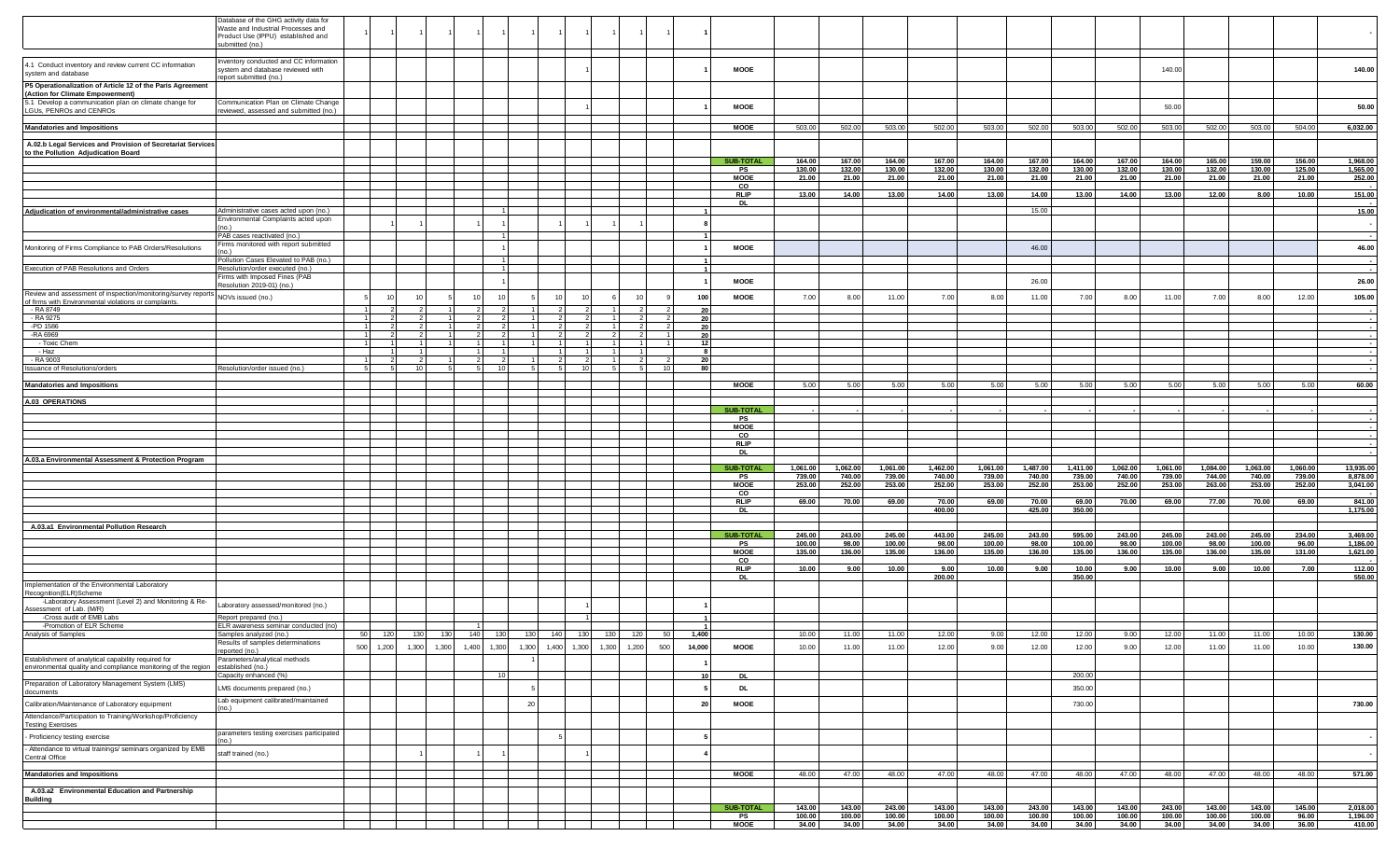|                                                                                                                                                                                                                                                                                                                                                                                                                  |                                                                                    |                        |                 |                 |                 |      |                 |             |                        |     |    |                 | C.C                    |                      |                  |                      |                  |                  |                  |                      |                  |                      |                  |                  |          |                        |
|------------------------------------------------------------------------------------------------------------------------------------------------------------------------------------------------------------------------------------------------------------------------------------------------------------------------------------------------------------------------------------------------------------------|------------------------------------------------------------------------------------|------------------------|-----------------|-----------------|-----------------|------|-----------------|-------------|------------------------|-----|----|-----------------|------------------------|----------------------|------------------|----------------------|------------------|------------------|------------------|----------------------|------------------|----------------------|------------------|------------------|----------|------------------------|
|                                                                                                                                                                                                                                                                                                                                                                                                                  |                                                                                    |                        |                 |                 |                 |      |                 |             |                        |     |    |                 | <b>RLIP</b>            | 9.00                 | 9.00             | 9.00                 | 9.00             | 9.00             | 9.00             | 9.00                 | 9.00             | 9.00                 | 9.00             | 9.00             | 13.00    | 112.00                 |
|                                                                                                                                                                                                                                                                                                                                                                                                                  |                                                                                    |                        |                 |                 |                 |      |                 |             |                        |     |    |                 | <b>DL</b>              |                      |                  | 100.00               |                  |                  | 100.00           |                      |                  | 100.00               |                  |                  |          | 300.00                 |
| Phased Implementation of the National Environmenta                                                                                                                                                                                                                                                                                                                                                               |                                                                                    |                        |                 |                 |                 |      |                 |             |                        |     |    |                 |                        |                      |                  |                      |                  |                  |                  |                      |                  |                      |                  |                  |          |                        |
| Education Action Plan                                                                                                                                                                                                                                                                                                                                                                                            |                                                                                    |                        |                 |                 |                 |      |                 |             |                        |     |    |                 |                        |                      |                  |                      |                  |                  |                  |                      |                  |                      |                  |                  |          |                        |
| 1. Environmental Education in the Non-formal Sector                                                                                                                                                                                                                                                                                                                                                              | Multi-stakeholder Events conducted with                                            |                        |                 |                 |                 |      |                 |             |                        |     |    | 11              | <b>MOOE</b>            |                      |                  | 11.00                | 7.00             |                  | 12.00            |                      |                  | 19.00                | 14.00            | 12.00            |          | 75.00                  |
|                                                                                                                                                                                                                                                                                                                                                                                                                  | eports submitted (no.)                                                             |                        |                 |                 |                 |      |                 |             |                        |     |    |                 |                        |                      |                  |                      |                  |                  |                  |                      |                  |                      |                  |                  |          |                        |
| -Conduct of special events for the national environmenta<br>celebrations (Zero Waste Month/World Water Day/Philippine<br>Water Week, Earth Day/Earth Month, World Environment<br>Day/Environment Month, National Clean Up Month<br>International Day for the Preservation of the Ozone Layer<br>World Environmental Health Day, International Lead Poisoning<br>Prevention Week, Clean Air Month, Climate Change |                                                                                    |                        |                 |                 |                 |      |                 |             |                        |     |    | 11              |                        |                      |                  |                      |                  |                  |                  |                      |                  |                      |                  |                  |          |                        |
| Consciousness Week, Environmental Awareness Month)                                                                                                                                                                                                                                                                                                                                                               |                                                                                    |                        |                 |                 |                 |      |                 |             |                        |     |    |                 |                        |                      |                  |                      |                  |                  |                  |                      |                  |                      |                  |                  |          |                        |
| - Production and dissemination of localized IEC Materials   IEC materials prepared (no.)                                                                                                                                                                                                                                                                                                                         |                                                                                    |                        |                 |                 |                 |      |                 |             |                        |     |    |                 | <b>DL</b>              |                      |                  | 100.00               |                  |                  | 100.00           |                      |                  | 100.00               |                  |                  |          | 300.00                 |
|                                                                                                                                                                                                                                                                                                                                                                                                                  | Copies produced and disseminated (no.)                                             |                        | 800             |                 |                 | 85   |                 |             | 850                    |     |    | 2,500           |                        |                      |                  |                      |                  |                  |                  |                      |                  |                      |                  |                  |          |                        |
| 2. Networking, Collaboration and Communication                                                                                                                                                                                                                                                                                                                                                                   |                                                                                    |                        |                 |                 |                 |      |                 |             |                        |     |    |                 |                        |                      |                  |                      |                  |                  |                  |                      |                  |                      |                  |                  |          |                        |
| - Youth involvement in Environmental Protection                                                                                                                                                                                                                                                                                                                                                                  | Youth activities conducted (no.)                                                   |                        |                 |                 |                 |      |                 |             |                        |     |    |                 |                        |                      |                  |                      |                  |                  | 17.00            |                      |                  | 18.00                |                  |                  |          | 35.00                  |
|                                                                                                                                                                                                                                                                                                                                                                                                                  | Radio/TV guestings/podcast conducted                                               |                        |                 |                 |                 |      |                 |             |                        |     |    | 16              | <b>MOOE</b>            |                      |                  |                      |                  |                  |                  |                      |                  | 9.00                 |                  | 9.00             |          |                        |
| -Conduct of radio/TV programs/guestings/podcast                                                                                                                                                                                                                                                                                                                                                                  |                                                                                    |                        |                 |                 |                 |      |                 |             |                        |     |    |                 |                        | 4.00                 | 4.00             | 10.00                | 4.00             | 4.00             | 9.00             | 4.00                 | 4.00             |                      | 9.00             |                  |          | 70.00                  |
| -Submission of photo releases to EMB Central Office for<br>EMB Website                                                                                                                                                                                                                                                                                                                                           | Photo releases submitted (no.)                                                     |                        |                 |                 |                 |      |                 |             |                        |     |    | 36              |                        |                      |                  |                      |                  |                  |                  |                      |                  |                      |                  |                  |          |                        |
| -Updating and Maintenance of Regional Facebook Page                                                                                                                                                                                                                                                                                                                                                              | Regional Facebook page<br>naintained/updated (no.)                                 | 10                     | 10              |                 | 10              | 10   | 10              | 10          | 10<br>10               |     | 10 | 120             |                        |                      |                  |                      |                  |                  |                  |                      |                  |                      |                  |                  |          |                        |
| . Preparation of Annual Regional State of Brown Environmer<br>Report                                                                                                                                                                                                                                                                                                                                             | 2020 Regional State of Brown<br>Environment Report prepared and<br>submitted (no.) |                        |                 |                 |                 |      |                 |             |                        |     |    |                 |                        |                      |                  |                      |                  |                  | 102.00           |                      |                  |                      |                  |                  |          | 102.00                 |
| 4. Conduct of communication evaluation of IEC intervention                                                                                                                                                                                                                                                                                                                                                       | Accomplished survey forms submitted<br>with statiscal tabulation (no.)             |                        | $25 -$          | -25             |                 | 50   |                 |             | 50<br>- 25             |     |    | 200             | <b>MOOE</b>            |                      |                  | 7.00                 | 4.00             |                  | 4.00             |                      |                  | 8.00                 | 4.00             | 3.00             |          | 30.00                  |
| 5. Updating of EMB Regional website                                                                                                                                                                                                                                                                                                                                                                              | Website content/links<br>maintained/updated                                        | 10<br>10               | 10              |                 | 10              | -10  | -10             | 10          | 10<br>10               |     |    | 120             |                        |                      |                  |                      |                  |                  |                  |                      |                  |                      |                  |                  |          |                        |
| 6. Conduct of webinar on Environmental Laws for DENR<br>Offices                                                                                                                                                                                                                                                                                                                                                  | Webinar conducted (no.)                                                            |                        |                 |                 |                 |      |                 |             |                        |     |    |                 | <b>MOOE</b>            |                      |                  | 3.00                 |                  |                  | 3.00             |                      |                  | 4.00                 |                  |                  |          | 10.00                  |
| 7. Gathering of IEC data for EMB environmental statistics                                                                                                                                                                                                                                                                                                                                                        | Report submitted (no.                                                              |                        |                 |                 |                 |      |                 |             |                        |     |    |                 |                        |                      |                  |                      |                  |                  |                  |                      |                  |                      |                  |                  |          |                        |
| 8. Conduct of livelihood trainings for communities under the<br>Adopt-an-Estero/Manila Bay Rehabilitation Program                                                                                                                                                                                                                                                                                                | Trainings conducted with report<br>submitted (no.)                                 |                        |                 |                 |                 |      |                 |             |                        |     |    |                 | <b>MOOE</b>            |                      |                  | 44.00                |                  |                  |                  |                      | 44.00            |                      |                  |                  |          | 88.00                  |
| <b>Mandatories and Impositions</b>                                                                                                                                                                                                                                                                                                                                                                               |                                                                                    |                        |                 |                 |                 |      |                 |             |                        |     |    |                 | <b>MOOE</b>            |                      |                  |                      |                  |                  |                  |                      |                  |                      |                  |                  |          |                        |
|                                                                                                                                                                                                                                                                                                                                                                                                                  |                                                                                    |                        |                 |                 |                 |      |                 |             |                        |     |    |                 |                        |                      |                  |                      |                  |                  |                  |                      |                  |                      |                  |                  |          |                        |
| A.03.a3 Environmental Impact Assessment                                                                                                                                                                                                                                                                                                                                                                          |                                                                                    |                        |                 |                 |                 |      |                 |             |                        |     |    |                 |                        |                      |                  |                      |                  |                  |                  |                      |                  |                      |                  |                  | 673.00   |                        |
|                                                                                                                                                                                                                                                                                                                                                                                                                  |                                                                                    |                        |                 |                 |                 |      |                 |             |                        |     |    |                 | <b>SUB-TOTAL</b><br>PS | 676.00<br>541.00     | 675.00<br>542.00 | 999.14<br>541.00     | 678.00<br>542.00 | 678.00<br>541.00 | 678.00<br>542.00 | 681.00<br>541.00     | 679.00<br>542.00 | 679.00<br>541.00     | 675.00<br>542.00 | 675.00<br>541.00 | 540.00   | 8,446.14               |
|                                                                                                                                                                                                                                                                                                                                                                                                                  |                                                                                    |                        |                 |                 |                 |      |                 |             |                        |     |    |                 | <b>MOOE</b>            | 84.00                | 83.00            | 84.00                | 83.00            | 84.00            | 83.00            | 88.00                | 86.00            | 86.00                | 83.00            | 83.00            | 83.00    | 6,496.00<br>1,010.00   |
|                                                                                                                                                                                                                                                                                                                                                                                                                  |                                                                                    |                        |                 |                 |                 |      |                 |             |                        |     |    |                 | CO                     |                      |                  |                      |                  |                  |                  |                      |                  |                      |                  |                  |          |                        |
|                                                                                                                                                                                                                                                                                                                                                                                                                  |                                                                                    |                        |                 |                 |                 |      |                 |             |                        |     |    |                 | <b>RLIP</b>            | 51.00                | 50.00            | 51.00                | 53.00            | 53.00            | 53.00            | 52.00                | 51.00            | 52.00                | 50.00            | 51.00            | 50.00    | 617.00                 |
|                                                                                                                                                                                                                                                                                                                                                                                                                  |                                                                                    |                        |                 |                 |                 |      |                 |             |                        |     |    |                 | DL                     |                      |                  | 323.14               |                  |                  |                  |                      |                  |                      |                  |                  |          | 323.14                 |
| <b>CLEARANCE AND PERMITTING</b>                                                                                                                                                                                                                                                                                                                                                                                  |                                                                                    |                        |                 |                 |                 |      |                 |             |                        |     |    |                 |                        |                      |                  |                      |                  |                  |                  |                      |                  |                      |                  |                  |          |                        |
| Issuance of ECC                                                                                                                                                                                                                                                                                                                                                                                                  | ECC issued (no.)                                                                   | 13<br>14               | 13 <sup>1</sup> | 13 <sup>1</sup> | 14              | 13   | 13 <sup>1</sup> | 14          | 13<br>- 13             | -14 | 13 | 160             | <b>MOOE</b>            | 1.00                 | 2.00             | 1.00                 | 2.00             | 1.00             | 2.00             | 1.00                 | 1.00             | 1.00                 | 1.00             | 1.00             | 1.00     | 15.00                  |
| Issuance of CNC - Category C & prior to 1982                                                                                                                                                                                                                                                                                                                                                                     | CNC issued (no.)                                                                   | 18<br>19               | 18 I            | 19              | 18              | - 19 | 18              | 19          | 18<br>19               | 18  |    | 210             | <b>MOOE</b>            | 4.00                 | 5.00             | 4.00                 | 5.00             | 4.00             | 5.00             | 5.00                 | 4.00             | 5.00                 | 4.00             | 5.00             | 4.00     | 54.00                  |
| Identification/Survey of projects operating without ECC                                                                                                                                                                                                                                                                                                                                                          | Projects surveyed with site inspection                                             |                        |                 |                 |                 |      |                 |             |                        |     |    | 38              | MOOE                   | 7.00                 | 6.00             | 7.00                 | 6.00             | 8.00             | 6.00             | 8.00                 | 6.00             | 7.00                 | 6.00             | 7.00             | 6.00     | 80.00                  |
|                                                                                                                                                                                                                                                                                                                                                                                                                  | eports submitted (no.)                                                             |                        |                 |                 |                 |      |                 |             |                        |     |    |                 |                        |                      |                  |                      |                  |                  |                  |                      |                  |                      |                  |                  |          |                        |
| Validation of issued ECC (cleansing)                                                                                                                                                                                                                                                                                                                                                                             | ECC cancelled (no.)                                                                |                        |                 |                 |                 |      |                 |             |                        |     |    |                 |                        |                      |                  |                      |                  |                  |                  |                      |                  |                      |                  |                  |          |                        |
| Validation of CNC (Both Category C and Category D)                                                                                                                                                                                                                                                                                                                                                               | CNC validated with report submitted (no.)                                          |                        |                 |                 |                 |      |                 |             |                        |     |    | 30              | MOOE                   | 1.00                 | 2.00             | 1.00                 | 2.00             | 1.00             | 2.00             | 1.00                 | 1.00             | 1.00                 | 1.00             | 1.00             | 1.00     | 15.00                  |
|                                                                                                                                                                                                                                                                                                                                                                                                                  | CNC cancelled (no.)                                                                |                        |                 |                 |                 |      |                 |             |                        |     |    | 10 <sup>1</sup> |                        |                      |                  |                      |                  |                  |                  |                      |                  |                      |                  |                  |          |                        |
| <b>MONITORING AND ENFORCEMENT</b>                                                                                                                                                                                                                                                                                                                                                                                |                                                                                    |                        |                 |                 |                 |      |                 |             |                        |     |    |                 |                        |                      |                  |                      |                  |                  |                  |                      |                  |                      |                  |                  |          |                        |
| Monitoring of Projects in compliance with ECC conditions and                                                                                                                                                                                                                                                                                                                                                     | ECPs monitored with reports submitted                                              |                        |                 |                 |                 |      |                 |             |                        |     |    | 30              |                        |                      |                  |                      |                  |                  |                  |                      |                  |                      |                  |                  |          |                        |
| EMP (ECPs)                                                                                                                                                                                                                                                                                                                                                                                                       | no.)                                                                               |                        |                 |                 |                 |      |                 |             |                        |     |    |                 |                        |                      |                  |                      |                  |                  |                  |                      |                  |                      |                  |                  |          |                        |
|                                                                                                                                                                                                                                                                                                                                                                                                                  | - Fund 101                                                                         |                        |                 |                 |                 |      |                 |             |                        |     |    | 30 <sub>1</sub> | <b>MOOE</b>            | 3.00                 | 2.00             | 3.00                 | 2.00             | 3.00             | 2.00             | 3.00                 | 2.00             | 3.00                 | 2.00             | 3.00             | 2.00     | 30.00                  |
|                                                                                                                                                                                                                                                                                                                                                                                                                  | $-$ FRF                                                                            |                        |                 |                 |                 |      |                 |             |                        |     |    |                 |                        |                      |                  |                      |                  |                  |                  |                      |                  |                      |                  |                  |          |                        |
| Site Validation/Investigations of ECPs                                                                                                                                                                                                                                                                                                                                                                           | ECPs validated/investigated with report                                            |                        |                 |                 |                 |      |                 |             |                        |     |    | 30              | MOOE                   | 2.00                 | 3.00             | 2.00                 | 3.00             | 2.00             | 3.00             | 2.00                 | 3.00             | 2.00                 | 3.00             | 2.00             | 3.00     | 30.00                  |
|                                                                                                                                                                                                                                                                                                                                                                                                                  | ubmitted (no.)<br>Non-ECPs monitored with compliance                               |                        |                 |                 |                 |      |                 |             |                        |     |    |                 |                        |                      |                  |                      |                  |                  |                  |                      |                  |                      |                  |                  |          |                        |
| Site Monitoring of Projects in compliance with ECC conditions<br>and EMP (Non-ECPs)                                                                                                                                                                                                                                                                                                                              | evaluation reports (CER) submitted (no.)                                           | 1 <sup>1</sup><br>- 11 | $\cdot$         | 12              | 10              |      | 11              | 10<br>$-11$ | 13                     |     | 13 | 134             | <b>MOOE</b>            | 7.00                 | 5.00             | 7.00                 | 5.00             | 7.00             | 5.00             | 7.00                 | 5.00             | 7.00                 | 8.00             | 7.00             | 5.00     | 75.00                  |
|                                                                                                                                                                                                                                                                                                                                                                                                                  | - Fund 101                                                                         | 11<br>11               | 11              |                 | 10 <sup>1</sup> |      | 11              | 10          | 11 <sup>1</sup><br>131 | 12  | 13 | 134             |                        |                      |                  |                      |                  |                  |                  |                      |                  |                      |                  |                  |          |                        |
|                                                                                                                                                                                                                                                                                                                                                                                                                  | - ERF                                                                              |                        |                 |                 |                 |      |                 |             |                        |     |    |                 |                        |                      |                  |                      |                  |                  |                  |                      |                  |                      |                  |                  |          |                        |
| Table Monitoring of Project per CMR received through online                                                                                                                                                                                                                                                                                                                                                      | Non-ECPs monitored with CER submitted                                              | 16                     |                 |                 | 18              | 18   | 17              | 17          | 17                     |     |    | 195             |                        |                      |                  |                      |                  |                  |                  |                      |                  |                      |                  |                  |          |                        |
| system (Non-ECPs)                                                                                                                                                                                                                                                                                                                                                                                                | nn 1                                                                               |                        |                 |                 |                 |      |                 |             |                        |     |    |                 |                        |                      |                  |                      |                  |                  |                  |                      |                  |                      |                  |                  |          |                        |
|                                                                                                                                                                                                                                                                                                                                                                                                                  | - Fund 101                                                                         | 15                     | 16              |                 | 18              |      | 17              | 17          | 17 <sup>1</sup><br>15  |     |    | 195             | <b>MOOE</b>            | 6.00                 |                  | 6.00                 |                  | 6.00             | 7.00             | 6.00                 | 7.00             | 6.00                 | 5.00             | 4.00             | 5.00     | 72.00                  |
|                                                                                                                                                                                                                                                                                                                                                                                                                  | $-ERF$                                                                             |                        |                 |                 |                 |      |                 |             |                        |     |    |                 |                        |                      |                  |                      |                  |                  |                  |                      |                  |                      |                  |                  |          |                        |
| <b>SUPPORT ACTIVITIES</b>                                                                                                                                                                                                                                                                                                                                                                                        | Programmatic EIA/SEA report (no.)                                                  |                        |                 |                 |                 |      |                 |             |                        |     |    |                 |                        |                      |                  |                      |                  |                  |                  |                      |                  |                      |                  |                  |          |                        |
| Conduct of Programmatic EIA/SEA per river channels in<br>coordination with MGB, DPWH and Provincial Government                                                                                                                                                                                                                                                                                                   |                                                                                    |                        |                 |                 |                 |      |                 |             |                        |     |    |                 | DL                     |                      |                  | 323.14               |                  |                  |                  |                      |                  |                      |                  |                  |          | 323.14                 |
| Orientation on EIA Stakeholders                                                                                                                                                                                                                                                                                                                                                                                  | Stakeholders trained (no.)                                                         |                        |                 |                 |                 |      |                 |             |                        |     |    |                 |                        |                      |                  |                      |                  |                  | 25.00            |                      |                  |                      |                  |                  |          |                        |
|                                                                                                                                                                                                                                                                                                                                                                                                                  |                                                                                    |                        |                 |                 |                 |      |                 |             |                        |     |    |                 | <b>MOOE</b>            |                      |                  |                      |                  |                  |                  |                      |                  |                      |                  |                  |          | 25.00                  |
| Updating of EIA database                                                                                                                                                                                                                                                                                                                                                                                         | EIA-IS database updated (no.)                                                      |                        |                 |                 |                 |      |                 |             |                        |     |    |                 |                        |                      |                  |                      |                  |                  |                  |                      |                  |                      |                  |                  |          |                        |
| Act as Resource Persons (RPs) in MMTs                                                                                                                                                                                                                                                                                                                                                                            | MMT meetings participated as RP with                                               |                        |                 |                 |                 |      |                 |             |                        |     |    |                 |                        |                      |                  |                      |                  |                  |                  |                      |                  |                      |                  |                  |          |                        |
|                                                                                                                                                                                                                                                                                                                                                                                                                  | eport submitted (no.)                                                              |                        |                 |                 |                 |      |                 |             |                        |     |    |                 |                        |                      |                  |                      |                  |                  |                  |                      |                  |                      |                  |                  |          |                        |
| Preparation of EIA Annual Report                                                                                                                                                                                                                                                                                                                                                                                 | Annual Report prepared and submitted                                               |                        |                 |                 |                 |      |                 |             |                        |     |    |                 |                        |                      |                  |                      |                  |                  |                  |                      |                  |                      |                  |                  |          |                        |
|                                                                                                                                                                                                                                                                                                                                                                                                                  | no.)                                                                               |                        |                 |                 |                 |      |                 |             |                        |     |    |                 |                        |                      |                  |                      |                  |                  |                  |                      |                  |                      |                  |                  |          |                        |
| <b>Mandatories and Impositions</b>                                                                                                                                                                                                                                                                                                                                                                               |                                                                                    |                        |                 |                 |                 |      |                 |             |                        |     |    |                 | <b>MOOE</b>            | 52.00                | 53.00            | 52.00                | 55.00            | 53.00            | 53.00            | 53.00                | 53.00            | 52.00                | 53.00            | 52.00            | 53.00    | 634.00                 |
|                                                                                                                                                                                                                                                                                                                                                                                                                  |                                                                                    |                        |                 |                 |                 |      |                 |             |                        |     |    |                 |                        |                      |                  |                      |                  |                  |                  |                      |                  |                      |                  |                  |          |                        |
| A.03.b Environmental Regulations and Pollution Control                                                                                                                                                                                                                                                                                                                                                           |                                                                                    |                        |                 |                 |                 |      |                 |             |                        |     |    |                 |                        |                      |                  |                      |                  |                  |                  |                      |                  |                      |                  |                  |          |                        |
|                                                                                                                                                                                                                                                                                                                                                                                                                  |                                                                                    |                        |                 |                 |                 |      |                 |             |                        |     |    |                 | <b>SUB-TOTAL</b>       |                      |                  |                      |                  |                  |                  |                      |                  |                      |                  |                  |          |                        |
|                                                                                                                                                                                                                                                                                                                                                                                                                  |                                                                                    |                        |                 |                 |                 |      |                 |             |                        |     |    |                 | PS                     |                      |                  |                      |                  |                  |                  |                      |                  |                      |                  |                  |          |                        |
|                                                                                                                                                                                                                                                                                                                                                                                                                  |                                                                                    |                        |                 |                 |                 |      |                 |             |                        |     |    |                 | MOOE                   |                      |                  |                      |                  |                  |                  |                      |                  |                      |                  |                  |          |                        |
|                                                                                                                                                                                                                                                                                                                                                                                                                  |                                                                                    |                        |                 |                 |                 |      |                 |             |                        |     |    |                 | CO                     |                      |                  |                      |                  |                  |                  |                      |                  |                      |                  |                  |          |                        |
|                                                                                                                                                                                                                                                                                                                                                                                                                  |                                                                                    |                        |                 |                 |                 |      |                 |             |                        |     |    |                 | <b>RLIP</b>            |                      |                  |                      |                  |                  |                  |                      |                  |                      |                  |                  |          |                        |
|                                                                                                                                                                                                                                                                                                                                                                                                                  |                                                                                    |                        |                 |                 |                 |      |                 |             |                        |     |    |                 | DL                     |                      |                  |                      |                  |                  |                  |                      |                  |                      |                  |                  |          |                        |
| A.03.b1 Implementation of Clean Air Regulations                                                                                                                                                                                                                                                                                                                                                                  |                                                                                    |                        |                 |                 |                 |      |                 |             |                        |     |    |                 |                        |                      | 1,358.00         |                      | 1,358.00         | 1,355.00         | 2,181.00         |                      | 1,358.00         |                      | 1,358.00         | 1,355.00         | 2,170.00 |                        |
|                                                                                                                                                                                                                                                                                                                                                                                                                  |                                                                                    |                        |                 |                 |                 |      |                 |             |                        |     |    |                 | <b>SUB-TOTAL</b><br>PS | 1,355.00<br>1,002.00 | 1,003.00         | 2,178.00<br>1,002.00 | 1,003.00         | 1,002.00         | 1,003.00         | 1,355.00<br>1,002.00 | 1,003.00         | 2,178.00<br>1,002.00 | 1,003.00         | 1,002.00         | 1,002.00 | 19,559.00<br>12,029.00 |
|                                                                                                                                                                                                                                                                                                                                                                                                                  |                                                                                    |                        |                 |                 |                 |      |                 |             |                        |     |    |                 | <b>MOOE</b>            | 259.00               | 260.00           | 259.00               | 260.00           | 259.00           | 260.00           | 259.00               | 260.00           | 259.00               | 260.00           | 259.00           | 258.00   | 3,112.00               |
|                                                                                                                                                                                                                                                                                                                                                                                                                  |                                                                                    |                        |                 |                 |                 |      |                 |             |                        |     |    |                 | CO                     |                      |                  |                      |                  |                  |                  |                      |                  |                      |                  |                  |          |                        |
|                                                                                                                                                                                                                                                                                                                                                                                                                  |                                                                                    |                        |                 |                 |                 |      |                 |             |                        |     |    |                 | <b>RLIP</b>            | 94.00                | 95.00            | 94.00                | 95.00            | 94.00            | 95.00            | 94.00                | 95.00            | 94.00                | 95.00            | 94.00            | 87.00    | 1,126.00               |
|                                                                                                                                                                                                                                                                                                                                                                                                                  |                                                                                    |                        |                 |                 |                 |      |                 |             |                        |     |    |                 | DL                     |                      |                  | 823.00               |                  |                  | 823.00           |                      |                  | 823.00               |                  |                  | 823.00   | 3,292.00               |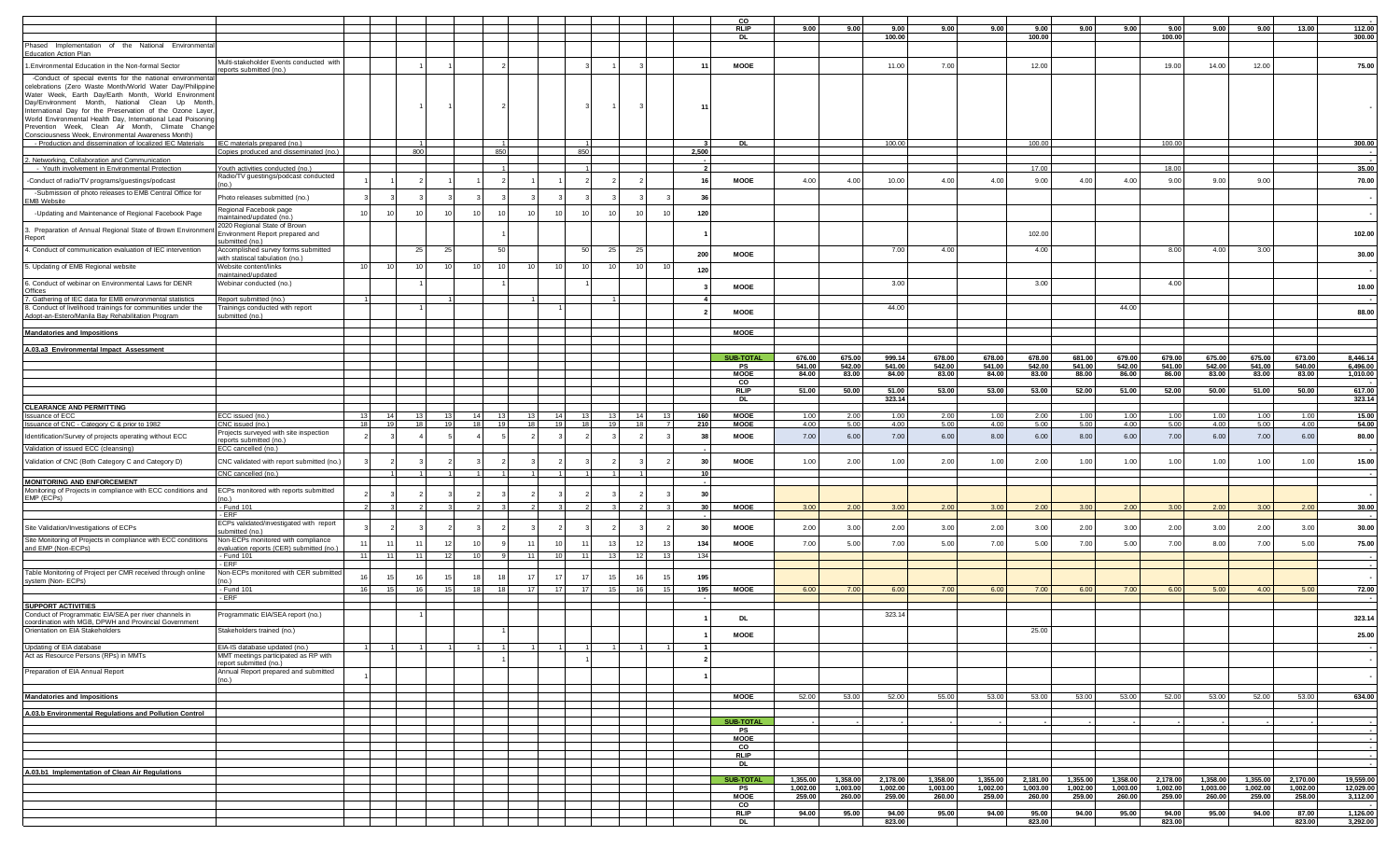| Clean Air Program                                                                                                |                                                                                |     |    |                 |                 |                       |                 |    |                 |                 |          |                 |              |                            |                  |                    |                    |                  |                  |                    |                  |                    |                  |                  |                  |                  |                       |
|------------------------------------------------------------------------------------------------------------------|--------------------------------------------------------------------------------|-----|----|-----------------|-----------------|-----------------------|-----------------|----|-----------------|-----------------|----------|-----------------|--------------|----------------------------|------------------|--------------------|--------------------|------------------|------------------|--------------------|------------------|--------------------|------------------|------------------|------------------|------------------|-----------------------|
| <b>CLEARANCE AND PERMITTING</b>                                                                                  |                                                                                |     |    |                 |                 |                       |                 |    |                 |                 |          |                 |              |                            |                  |                    |                    |                  |                  |                    |                  |                    |                  |                  |                  |                  |                       |
| <b>Issuance of Permit to Operate</b>                                                                             | Permit To Operate Issued (no.)                                                 | 16  |    |                 |                 |                       |                 |    |                 |                 |          | 21              | 226          |                            |                  |                    |                    |                  |                  |                    |                  |                    |                  |                  |                  |                  |                       |
|                                                                                                                  | New                                                                            | 10  |    | 14              | 10 <sup>1</sup> | 13 <sup>1</sup><br>14 | 10 <sup>1</sup> |    | 14              | 10 <sup>1</sup> |          | 14 <sup>1</sup> | 146          | <b>MOOE</b>                | 22.00            | 22.00              | 22.00              | 22.00            | 22.0             | 22.00              | 22.00            | 22.00              | 22.00            | 22.00            | 22.00            | 23.0             | 265.00                |
|                                                                                                                  | -Renewal                                                                       |     |    | $\overline{7}$  |                 |                       |                 |    |                 |                 |          | $\overline{7}$  | 80           | <b>MOOE</b>                | 20.00            | 20.00              | 20.00              | 20.00            | 20.00            | 21.00              | 20.00            | 20.00              | 20.00            | 20.00            | 20.00            | 21.00            | 242.00                |
| Updating of Industrial Database                                                                                  | Database updated (no)                                                          |     |    |                 |                 |                       |                 |    |                 |                 |          |                 |              | <b>MOOE</b>                |                  |                    |                    |                  |                  |                    |                  |                    |                  |                  |                  |                  |                       |
| <b>MONITORING AND ENFORCEMENT</b>                                                                                |                                                                                |     |    |                 |                 |                       |                 |    |                 |                 |          |                 |              |                            |                  |                    |                    |                  |                  |                    |                  |                    |                  |                  |                  |                  |                       |
| Ambient Air Quality Monitoring                                                                                   | Air Quality Assessment Report submitted<br>(no.                                |     |    |                 |                 |                       |                 |    |                 |                 |          |                 |              |                            |                  |                    |                    |                  |                  |                    |                  |                    |                  |                  |                  |                  |                       |
|                                                                                                                  |                                                                                |     |    |                 |                 |                       |                 |    |                 |                 |          |                 |              |                            |                  |                    |                    |                  |                  |                    |                  |                    |                  |                  |                  |                  |                       |
|                                                                                                                  | -quarterly                                                                     |     |    |                 |                 |                       |                 |    |                 |                 |          |                 | $\mathbf{A}$ |                            |                  |                    |                    |                  |                  |                    |                  |                    |                  |                  |                  |                  |                       |
|                                                                                                                  | -annual                                                                        |     |    |                 |                 |                       |                 |    |                 |                 |          |                 |              |                            |                  |                    |                    |                  |                  |                    |                  |                    |                  |                  |                  |                  |                       |
|                                                                                                                  | Air Quality Sampling Station Operated                                          |     |    |                 |                 |                       |                 |    |                 |                 |          |                 |              |                            |                  |                    |                    |                  |                  |                    |                  |                    |                  |                  |                  |                  |                       |
|                                                                                                                  | and Maintained (automatic and/or<br>nanual) with report submitted (no.)        |     |    |                 |                 |                       |                 |    |                 |                 |          |                 |              | <b>DL</b>                  |                  |                    | 160.00             |                  |                  | 160.00             |                  |                    | 160.00           |                  |                  | 160.00           | 640.00                |
|                                                                                                                  | Air Quality Sampling Station Upgraded                                          |     |    |                 |                 |                       |                 |    |                 |                 |          |                 |              |                            |                  |                    |                    |                  |                  |                    |                  |                    |                  |                  |                  |                  |                       |
|                                                                                                                  | (automatic and/or manual) with report                                          |     |    |                 |                 |                       |                 |    |                 |                 |          |                 |              | DL                         |                  |                    | 155.00             |                  |                  | 155.00             |                  |                    | 155.00           |                  |                  | 155.00           | 620.00                |
|                                                                                                                  | ubmitted (no.)                                                                 |     |    |                 |                 |                       |                 |    |                 |                 |          |                 |              |                            |                  |                    |                    |                  |                  |                    |                  |                    |                  |                  |                  |                  |                       |
|                                                                                                                  | AQM Equipment Calibrated with                                                  |     |    |                 |                 |                       |                 |    |                 |                 |          |                 |              | <b>DL</b>                  |                  |                    |                    |                  |                  |                    |                  |                    |                  |                  | 2,032.00         |                  | 2,032.00              |
|                                                                                                                  | certificate (no.)<br>-TSP                                                      |     |    |                 |                 |                       |                 |    |                 |                 |          |                 |              |                            |                  |                    |                    |                  |                  |                    |                  |                    |                  |                  |                  |                  |                       |
|                                                                                                                  | $-PM10$ (manual)                                                               |     |    |                 |                 |                       |                 |    |                 |                 |          |                 |              |                            |                  |                    |                    |                  |                  |                    |                  |                    |                  |                  |                  |                  |                       |
|                                                                                                                  | -PM10/2.5 (automatic/manual)                                                   |     |    |                 |                 |                       |                 |    |                 |                 |          |                 |              |                            |                  |                    |                    |                  |                  |                    |                  |                    |                  |                  |                  |                  |                       |
|                                                                                                                  | -Gaseous Parameters                                                            |     |    |                 |                 |                       |                 |    |                 |                 |          |                 |              |                            |                  |                    |                    |                  |                  |                    |                  |                    |                  |                  |                  |                  |                       |
|                                                                                                                  | utomatic/manual)                                                               |     |    |                 |                 |                       |                 |    |                 |                 |          |                 |              |                            |                  |                    |                    |                  |                  |                    |                  |                    |                  |                  |                  |                  |                       |
| Operationalization of Airshed                                                                                    | Airshed action plan updated and                                                |     |    |                 |                 |                       |                 |    |                 |                 |          |                 |              | <b>MOOE</b>                |                  |                    | 23.00              |                  |                  | 24.00              |                  |                    | 23.00            |                  |                  | 25.00            | 95.00                 |
|                                                                                                                  | nplemented with report submitted (no.)                                         |     |    |                 |                 |                       |                 |    |                 |                 |          |                 |              |                            |                  |                    |                    |                  |                  |                    |                  |                    |                  |                  |                  |                  |                       |
|                                                                                                                  | Regional Emission Inventory (no.) for<br>Stationary , Mobile and Areas Sources |     |    |                 |                 |                       |                 |    |                 |                 |          |                 |              |                            |                  |                    |                    |                  |                  |                    |                  |                    |                  |                  |                  |                  |                       |
| Updating of Emission Inventory                                                                                   | with Percentage (%) Coverage of Total                                          |     |    |                 |                 |                       |                 |    |                 |                 |          |                 |              | MOOE                       |                  |                    | 28.00              |                  |                  | 29.00              |                  |                    | 28.00            |                  |                  | 30.00            | 115.00                |
|                                                                                                                  | Universe per LGUs and GIS Spatial                                              |     |    |                 |                 |                       |                 |    |                 |                 |          |                 |              |                            |                  |                    |                    |                  |                  |                    |                  |                    |                  |                  |                  |                  |                       |
|                                                                                                                  | Distribution                                                                   |     |    |                 |                 |                       |                 |    |                 |                 |          |                 |              |                            |                  |                    |                    |                  |                  |                    |                  |                    |                  |                  |                  |                  |                       |
| Pre-Designation of Attainment/non-attainment areas                                                               | Pre-designation of Attainment/Non-                                             |     |    |                 |                 |                       |                 |    |                 |                 |          |                 |              | <b>MOOE</b>                |                  |                    | 50.00              |                  |                  |                    |                  |                    |                  |                  |                  |                  | 50.00                 |
|                                                                                                                  | Attainment Areas ensorsed (no.)<br>Airshed Emission Inventory for Stationary   |     |    |                 |                 |                       |                 |    |                 |                 |          |                 |              |                            |                  |                    |                    |                  |                  |                    |                  |                    |                  |                  |                  |                  |                       |
|                                                                                                                  | , Mobile and Areas Sources within the                                          |     |    |                 |                 |                       |                 |    |                 |                 |          |                 |              |                            |                  |                    |                    |                  |                  |                    |                  |                    |                  |                  |                  |                  |                       |
|                                                                                                                  | Airshed prepared with report submitted                                         |     |    |                 |                 |                       |                 |    |                 |                 |          |                 |              | <b>MOOE</b>                |                  |                    | 90.00              |                  |                  |                    |                  |                    |                  |                  |                  |                  | 90.00                 |
|                                                                                                                  |                                                                                |     |    |                 |                 |                       |                 |    |                 |                 |          |                 |              |                            |                  |                    |                    |                  |                  |                    |                  |                    |                  |                  |                  |                  |                       |
|                                                                                                                  | 1 to 3 years air quality monitoring data                                       |     |    |                 |                 |                       |                 |    |                 |                 |          |                 |              |                            |                  |                    |                    |                  |                  |                    |                  |                    |                  |                  |                  |                  |                       |
|                                                                                                                  | with 75% data capture compiled,                                                |     |    |                 |                 |                       |                 |    |                 |                 |          |                 |              |                            |                  |                    |                    |                  |                  |                    |                  |                    |                  |                  |                  |                  |                       |
| Designation of Attainment/non-attainment Areas within the                                                        | ssessed and submitted<br>Airshed dispersion modelling conducted                |     |    |                 |                 |                       |                 |    |                 |                 |          |                 |              |                            |                  |                    |                    |                  |                  |                    |                  |                    |                  |                  |                  |                  |                       |
| Airshed                                                                                                          | no.)                                                                           |     |    |                 |                 |                       |                 |    |                 |                 |          |                 |              | MOOE                       |                  |                    |                    |                  |                  |                    |                  |                    | 150.00           |                  |                  |                  | 150.00                |
|                                                                                                                  | Policy/Program/Project formulated with                                         |     |    |                 |                 |                       |                 |    |                 |                 |          |                 |              |                            |                  |                    |                    |                  |                  |                    |                  |                    |                  |                  |                  |                  |                       |
| Policy/Progam/Project recommendation to GB                                                                       | pproved resolutions (no.)                                                      |     |    |                 |                 |                       |                 |    |                 |                 |          |                 |              | <b>MOOE</b>                |                  |                    | 50.00              |                  |                  |                    |                  |                    |                  |                  |                  |                  | 50.00                 |
| Identification of New Airshed<br>Assessment of Air Quality Management Fund (AQMF)                                | Report prepared and submitted (no.)                                            |     |    |                 |                 |                       |                 |    |                 |                 |          |                 |              | <b>MOOE</b>                |                  |                    | 50.00              |                  |                  |                    |                  |                    |                  |                  |                  |                  | 50.00                 |
|                                                                                                                  | Quarterly physical and financial report                                        |     |    |                 |                 |                       |                 |    |                 |                 |          |                 |              |                            |                  |                    |                    |                  |                  |                    |                  |                    |                  |                  |                  |                  |                       |
| utilization                                                                                                      | ubmitted (no.)<br>Annual Airshed Status Report Prepared                        |     |    |                 |                 |                       |                 |    |                 |                 |          |                 |              |                            |                  |                    |                    |                  |                  |                    |                  |                    |                  |                  |                  |                  |                       |
|                                                                                                                  | and submitted (no.)                                                            |     |    |                 |                 |                       |                 |    |                 |                 |          |                 |              |                            |                  |                    |                    |                  |                  |                    |                  |                    |                  |                  |                  |                  |                       |
|                                                                                                                  | Firms monitored with report submitted                                          | 19  |    | 20              | 26<br>26        |                       | 27              | 31 | 33              | 16              |          |                 | 265          |                            |                  |                    |                    |                  |                  |                    |                  |                    |                  |                  |                  |                  |                       |
| Industrial Compliance Monitoring                                                                                 |                                                                                |     |    |                 |                 | 25                    |                 |    |                 |                 |          |                 |              |                            |                  |                    |                    |                  |                  |                    |                  |                    |                  |                  |                  |                  |                       |
|                                                                                                                  | - no. of firms for site monitoring                                             | 13  | 12 | 13              | 12              | 13<br>12              | 13 <sup>1</sup> | 18 | 20 <sub>1</sub> |                 | 13<br>13 | - 6             | 158          | <b>MOOE</b>                | 25.00            | 25.00              | 25.00              | 25.00            | 25.00            | 25.00              | 25.00            | 25.00              | 25.00            | 25.00            | 25.00            | 25.00            | 300.00                |
|                                                                                                                  | - no. of firms for table monitoring                                            |     |    | $\overline{7}$  | 14              | 13<br>13              | 14              | 13 | 13              |                 |          | $\overline{2}$  | 107          | <b>MOOE</b>                |                  |                    |                    |                  |                  |                    |                  |                    |                  |                  |                  |                  |                       |
| Identification/survey of established firms/industries and<br>commercial establishments operating without permits | Firms surveyed with reports submitted                                          |     |    |                 |                 |                       |                 |    |                 |                 |          |                 | 66           | <b>MOOE</b>                | 15.00            | 16.00              | 16.00              | 15.00            | 16.00            | 16.00              | 16.00            | 16.00              | 16.00            | 16.00            | 16.00            | 16.00            | 190.00                |
|                                                                                                                  | No. of Firms Compliant to Standards with                                       |     |    |                 |                 |                       |                 |    |                 |                 |          |                 |              |                            |                  |                    |                    |                  |                  |                    |                  |                    |                  |                  |                  |                  |                       |
| CEMS and Regulatory Monitoring (Stack Sampling)                                                                  | Report Submitted (no.)                                                         |     |    |                 |                 |                       |                 |    |                 |                 |          |                 | 15           | <b>MOOE</b>                |                  | 38.00              |                    |                  |                  | 38.00              |                  |                    | 37.00            |                  | 37.00            |                  | 150.00                |
| Evaluation and Approval of Test Plan                                                                             | Test Plan Evaluated and Approved (no.)                                         |     |    |                 |                 |                       |                 |    | $\Lambda$       |                 |          |                 | 15           | <b>MOOE</b>                |                  | 15.00              |                    |                  |                  | 15.00              |                  |                    | 15.00            |                  | 15.00            |                  | 60.00                 |
|                                                                                                                  | List of Firms with CEMS and COMS                                               |     |    |                 |                 |                       |                 |    |                 |                 |          |                 |              |                            |                  |                    |                    |                  |                  |                    |                  |                    |                  |                  |                  |                  |                       |
| RATA/RAA/CGA monitoring of firms with CEMS and COMS                                                              | monitored with Conducted Audits<br>(RATA/CGA) vs Universe of Firms with        |     |    |                 |                 |                       |                 |    |                 |                 |          |                 |              | MOOE                       |                  |                    |                    |                  |                  |                    |                  |                    |                  |                  | 70.00            |                  | 70.00                 |
|                                                                                                                  | CEMS/COMS (no.)                                                                |     |    |                 |                 |                       |                 |    |                 |                 |          |                 |              |                            |                  |                    |                    |                  |                  |                    |                  |                    |                  |                  |                  |                  |                       |
|                                                                                                                  | Firms with CEMS and COMS complied                                              |     |    |                 |                 |                       |                 |    |                 |                 |          |                 |              |                            |                  |                    |                    |                  |                  |                    |                  |                    |                  |                  |                  |                  |                       |
|                                                                                                                  | with online submission based on DAO                                            |     |    |                 |                 |                       |                 |    |                 |                 |          |                 |              | MOOE                       |                  |                    |                    |                  |                  |                    |                  |                    |                  |                  | 70.00            |                  | 70.00                 |
|                                                                                                                  | 2017-14 (no.)                                                                  |     |    |                 |                 |                       |                 |    |                 |                 |          |                 |              |                            |                  |                    |                    |                  |                  |                    |                  |                    |                  |                  |                  |                  |                       |
| Monitoring of Private Emission Testing Centers (PETCs)                                                           | PETCs Monitored with reports submitted                                         |     |    |                 |                 |                       |                 |    |                 |                 |          |                 | 21           | <b>MOOE</b>                |                  |                    | 25.00              |                  |                  | 25.00              |                  |                    | 25.00            |                  |                  | 25.00            | 100.00                |
|                                                                                                                  |                                                                                |     |    |                 |                 |                       |                 |    |                 |                 |          |                 |              |                            |                  |                    |                    |                  |                  |                    |                  |                    |                  |                  |                  |                  |                       |
| <b>SUPPORT ACTIVITIES</b>                                                                                        | Quarterly Database Updated and Data                                            |     |    |                 |                 |                       |                 |    |                 |                 |          |                 |              |                            |                  |                    |                    |                  |                  |                    |                  |                    |                  |                  |                  |                  |                       |
| Updating of Air Quality Database                                                                                 | Management with Report Submitted (no                                           |     |    |                 |                 |                       |                 |    |                 |                 |          |                 |              |                            |                  |                    |                    |                  |                  |                    |                  |                    |                  |                  |                  |                  |                       |
|                                                                                                                  | Quarterly Database Updated and Data                                            |     |    |                 |                 |                       |                 |    |                 |                 |          |                 |              |                            |                  |                    |                    |                  |                  |                    |                  |                    |                  |                  |                  |                  |                       |
|                                                                                                                  | Management with Report Submitted (no.                                          |     |    |                 |                 |                       |                 |    |                 |                 |          |                 |              |                            |                  |                    |                    |                  |                  |                    |                  |                    |                  |                  |                  |                  |                       |
| Capacity Building for Air Quality Monitoring                                                                     | Capacity Building/Training conducted                                           |     |    |                 |                 |                       |                 |    |                 |                 |          |                 |              | <b>MOOE</b>                |                  |                    |                    |                  |                  |                    |                  |                    | 100.00           |                  |                  |                  | 100.00                |
|                                                                                                                  | no.)<br>nnual Regional Air Quality Status                                      |     |    |                 |                 |                       |                 |    |                 |                 |          |                 |              |                            |                  |                    |                    |                  |                  |                    |                  |                    |                  |                  |                  |                  |                       |
| Preparation of the Regional Annual Air Quality Status Report                                                     | Report Prepared and submitted (no.)                                            |     |    |                 |                 |                       |                 |    |                 |                 |          |                 |              | <b>MOOE</b>                |                  |                    | 10.00              |                  |                  |                    |                  |                    |                  |                  |                  |                  | 10.00                 |
|                                                                                                                  |                                                                                |     |    |                 |                 |                       |                 |    |                 |                 |          |                 |              |                            |                  |                    |                    |                  |                  |                    |                  |                    |                  |                  |                  |                  |                       |
| <b>Mandatories and Impositions</b>                                                                               |                                                                                |     |    |                 |                 |                       |                 |    |                 |                 |          |                 |              | <b>MOOE</b>                | 86.00            | 87.00              | 86.00              | 87.00            | 86.00            | 87.00              | 86.00            | 87.00              | 86.00            | 87.00            | 86.00            | 84.00            | 1,035.00              |
|                                                                                                                  |                                                                                |     |    |                 |                 |                       |                 |    |                 |                 |          |                 |              |                            |                  |                    |                    |                  |                  |                    |                  |                    |                  |                  |                  |                  |                       |
| A.03.b2 Implementation of Clean Water Regulations                                                                |                                                                                |     |    |                 |                 |                       |                 |    |                 |                 |          |                 |              |                            |                  |                    |                    |                  |                  |                    |                  |                    |                  |                  |                  |                  |                       |
|                                                                                                                  |                                                                                |     |    |                 |                 |                       |                 |    |                 |                 |          |                 |              | <b>SUB-TOTAL</b>           | 1,186.00         | 1,187.00<br>600.00 | 1,186.00<br>599.00 | 1,188.00         | 1,186.00         | 1,188.00<br>600.00 | 1,186.00         | 1,187.00<br>600.00 | 1,186.00         | 1,187.00         | 1,186.00         | 1,184.00         | 14,237.00<br>7,189.00 |
|                                                                                                                  |                                                                                |     |    |                 |                 |                       |                 |    |                 |                 |          |                 |              | PS<br><b>MOOE</b>          | 599.00<br>530.00 | 530.00             | 530.00             | 600.00<br>531.00 | 599.00<br>530.00 | 531.00             | 599.00<br>530.00 | 530.00             | 599.00<br>530.00 | 600.00<br>530.00 | 599.00<br>530.00 | 595.00<br>532.00 | 6,364.00              |
|                                                                                                                  |                                                                                |     |    |                 |                 |                       |                 |    |                 |                 |          |                 |              | CO                         |                  |                    |                    |                  |                  |                    |                  |                    |                  |                  |                  |                  |                       |
|                                                                                                                  |                                                                                |     |    |                 |                 |                       |                 |    |                 |                 |          |                 |              | <b>RLIP</b>                | 57.00            | 57.00              | 57.00              | 57.00            | 57.00            | 57.00              | 57.00            | 57.00              | 57.00            | 57.00            | 57.00            | 57.00            | 684.00                |
|                                                                                                                  |                                                                                |     |    |                 |                 |                       |                 |    |                 |                 |          |                 |              | DL                         |                  |                    |                    |                  |                  |                    |                  |                    |                  |                  |                  |                  |                       |
|                                                                                                                  |                                                                                |     |    |                 |                 |                       |                 |    |                 |                 |          |                 |              |                            |                  |                    |                    |                  |                  |                    |                  |                    |                  |                  |                  |                  |                       |
| Clean Water program                                                                                              |                                                                                |     |    |                 |                 |                       |                 |    |                 |                 |          |                 |              |                            |                  |                    |                    |                  |                  |                    |                  |                    |                  |                  |                  |                  |                       |
|                                                                                                                  |                                                                                |     |    |                 |                 |                       |                 |    |                 |                 |          |                 |              |                            |                  |                    |                    |                  |                  |                    |                  |                    |                  |                  |                  |                  |                       |
| <b>CLEARANCE AND PERMITTING</b>                                                                                  |                                                                                |     |    |                 |                 |                       |                 |    |                 |                 |          |                 |              |                            |                  |                    |                    |                  |                  |                    |                  |                    |                  |                  |                  |                  |                       |
|                                                                                                                  | Waste Water Discharge Permit issued                                            |     |    |                 |                 |                       |                 |    |                 |                 |          |                 |              |                            |                  |                    |                    |                  |                  |                    |                  |                    |                  |                  |                  |                  |                       |
|                                                                                                                  | (no.) (regardless of volume)                                                   | 10  | 12 | 10 <sup>1</sup> | 10              | 10                    | 10              | 12 |                 |                 |          | 10 <sup>1</sup> | 128          |                            |                  |                    |                    |                  |                  |                    |                  |                    |                  |                  |                  |                  |                       |
| Issuance of Waste Water Discharge Permit                                                                         |                                                                                |     |    |                 | 12              |                       |                 |    | 10              | 10 <sup>1</sup> | 12       |                 |              |                            |                  |                    |                    |                  |                  |                    |                  |                    |                  |                  |                  |                  |                       |
|                                                                                                                  |                                                                                |     |    |                 |                 |                       |                 |    |                 |                 |          |                 |              |                            |                  |                    |                    |                  |                  |                    |                  |                    |                  |                  |                  |                  |                       |
|                                                                                                                  | -New<br>-Renewal                                                               | -51 |    |                 |                 | -61                   |                 | 6  | - 5             |                 |          | -51             | 64<br>64     | <b>MOOE</b><br><b>MOOE</b> | 11.00<br>11.00   | 12.00<br>12.00     | 12.00<br>12.00     | 11.00<br>11.00   | 12.00<br>12.00   | 12.00<br>12.00     | 11.00<br>11.00   | 12.00<br>12.00     | 12.00<br>12.00   | 11.00<br>11.00   | 12.00<br>12.00   | 12.00<br>12.00   | 140.00<br>140.00      |
|                                                                                                                  |                                                                                |     |    |                 |                 |                       |                 |    |                 |                 | - 51     |                 |              |                            |                  |                    |                    |                  |                  |                    |                  |                    |                  |                  |                  |                  |                       |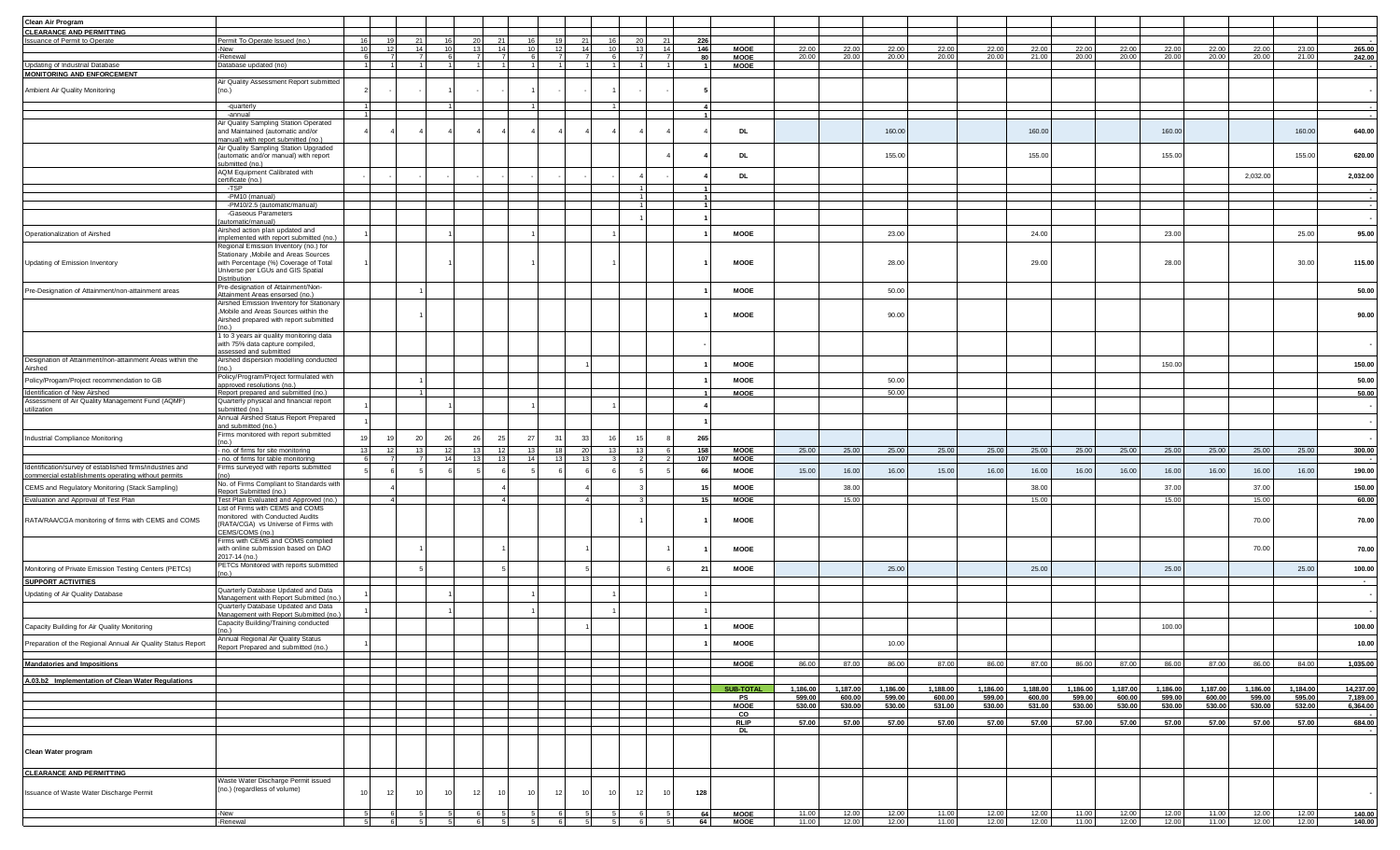| PCO Accreditation                                                                           | PCO Accredited (no.                                                          |      |     |     |      |                 |                |     |     |                |    |     |                 |          |          |          |          |           |          |          |          |          |          |          |          |           |
|---------------------------------------------------------------------------------------------|------------------------------------------------------------------------------|------|-----|-----|------|-----------------|----------------|-----|-----|----------------|----|-----|-----------------|----------|----------|----------|----------|-----------|----------|----------|----------|----------|----------|----------|----------|-----------|
|                                                                                             | -New (Include Category A & B)                                                |      |     |     |      |                 |                |     |     |                |    | 120 | <b>MOOE</b>     | 8.00     | ∩∩ o     | 11.0     |          | 8.00      | 9.00     | 8.00     |          | 8.00     |          | 8.00     | 9 O      | 105.00    |
|                                                                                             | -Renewal (Include Category A & B)                                            |      |     |     |      |                 |                |     |     |                |    | 40  | <b>MOOE</b>     | 8.00     | 9.00     | 11.00    | 9.00     | 8.00      | 9.00     | 8.00     | 9.00     | 8.00     | 9.00     | 8.00     | 9.00     | 105.00    |
|                                                                                             | Submission of PCO updated database                                           |      |     |     |      |                 |                |     |     |                |    | 12  |                 |          |          |          |          |           |          |          |          |          |          |          |          |           |
|                                                                                             |                                                                              |      |     |     |      |                 |                |     |     |                |    |     |                 |          |          |          |          |           |          |          |          |          |          |          |          |           |
| <b>MONITORING AND ENFORCEMENT</b><br>Ambient Water Quality Monitoring                       | Waterbodies monitored (no.                                                   |      |     |     |      |                 |                |     |     |                |    |     |                 |          |          |          |          |           |          |          |          |          |          |          |          |           |
|                                                                                             | - Priority waterbodies (no.)                                                 |      |     |     |      |                 |                |     |     |                |    |     | <b>MOOE</b>     |          |          | 64.00    |          | 32.00     | 32 N     | 32.00    |          | 32.00    |          | 31.00    |          | 255.00    |
|                                                                                             | - Other Water bodies (no.)                                                   |      | 17  |     |      | 17 <sup>1</sup> |                |     |     |                | 17 | 17  | <b>MOOE</b>     |          |          | 64.00    |          | 32.00     | 32.00    | 32.00    |          | 32.00    | 32.00    | 31.00    |          | 255.00    |
|                                                                                             | - Priority Recreational waters (no.)                                         |      |     |     |      | $\epsilon$      |                |     |     |                |    |     | <b>MOOE</b>     |          |          | 107.00   |          |           | 107.00   |          |          | 107.00   |          | 104.00   |          | 425.00    |
|                                                                                             | - Other Recreational waters (no.)                                            |      |     |     |      |                 |                |     |     |                |    |     | <b>MOOE</b>     |          |          | 107.00   |          |           | 107.00   |          |          | 107.00   |          | 104.00   |          | 425.00    |
|                                                                                             | Adopted esteros (no.) (outside WQMA)                                         |      |     |     |      |                 |                |     |     |                | 17 |     |                 |          |          |          |          |           |          |          |          |          |          |          |          |           |
|                                                                                             | Water Quality Assessment Report                                              |      |     |     |      |                 |                |     |     |                |    |     |                 |          |          |          |          |           |          |          |          |          |          |          |          |           |
|                                                                                             | ubmitted (no.)                                                               |      |     |     |      |                 |                |     |     |                |    |     |                 |          |          |          |          |           |          |          |          |          |          |          |          |           |
|                                                                                             | -monthly assessment                                                          |      |     |     |      |                 |                |     |     |                |    | 12  |                 |          |          |          |          |           |          |          |          |          |          |          |          |           |
|                                                                                             | -quarterly assessment                                                        |      |     |     |      |                 |                |     |     |                |    |     |                 |          |          |          |          |           |          |          |          |          |          |          |          |           |
|                                                                                             | -annual assessment<br>Water bodies endorsed for classification               |      |     |     |      |                 |                |     |     |                |    |     |                 |          |          |          |          |           |          |          |          |          |          |          |          |           |
| Classification/re-classification of Water Bodies                                            | (no.)                                                                        |      |     |     |      |                 |                |     |     |                |    |     | <b>MOOE</b>     |          |          | 410.00   |          |           |          |          |          |          |          |          |          | 410.00    |
|                                                                                             | Classified Water bodies reviewed for re-                                     |      |     |     |      |                 |                |     |     |                |    |     |                 |          |          |          |          |           |          |          |          |          |          |          |          |           |
|                                                                                             | classification (no.)                                                         |      |     |     |      |                 |                |     |     |                |    |     |                 |          |          |          |          |           |          |          |          |          |          |          |          |           |
| Designation/Delineation of Water Quality Management Areas                                   | WQMA endorsed for designation (no.)                                          |      |     |     |      |                 |                |     |     |                |    |     | <b>MOOE</b>     |          |          |          |          |           |          |          |          |          | 300.00   |          |          | 300.00    |
| Operationalization of Water Quality Management Areas                                        | Implementation of WQMAs action plan<br>monitored with report submitted (no.) |      |     |     |      |                 |                |     |     |                |    |     | MOOE            |          |          | 78.00    |          |           | 78.00    |          |          | 78.00    |          |          | 78.00    | 312.00    |
|                                                                                             | LGU assisted in the preparation of the                                       |      |     |     |      |                 |                |     |     |                |    |     |                 |          |          |          |          |           |          |          |          |          |          |          |          |           |
|                                                                                             | Compliance Scheme (no.)                                                      |      |     |     |      |                 |                |     |     |                |    |     | MOOE            |          |          |          |          |           | 50.00    |          |          |          |          |          |          | 50.00     |
|                                                                                             | Implementation of LGU Compliance                                             |      |     |     |      |                 |                |     |     |                |    |     |                 |          |          |          |          |           |          |          |          |          |          |          |          |           |
| Assessment of Pollution load (MC 2020-25)                                                   | scheme monitored (no.)<br>Pollution load assessed (no.)                      |      |     |     |      |                 |                |     |     |                |    |     |                 |          |          |          |          |           |          |          |          |          |          |          |          |           |
|                                                                                             | Attainment or non-attainment areas                                           |      |     |     |      |                 |                |     |     |                |    |     |                 |          |          |          |          |           |          |          |          |          |          |          |          |           |
|                                                                                             | dentified (no.)                                                              |      |     |     |      |                 |                |     |     |                |    |     |                 |          |          |          |          |           |          |          |          |          |          |          |          |           |
|                                                                                             | Annual WQMAs Status Report Prepared                                          |      |     |     |      |                 |                |     |     |                |    |     |                 |          |          |          |          |           |          |          |          |          |          |          |          |           |
|                                                                                             | and submitted (no.)                                                          |      |     |     |      |                 |                |     |     |                |    |     |                 |          |          |          |          |           |          |          |          |          |          |          |          |           |
|                                                                                             | Adopted Esteros assessed w/in WQMA                                           |      |     |     |      |                 |                |     |     |                |    |     | <b>MOOE</b>     |          |          | 18.00    |          |           | 18.00    |          | 18.00    |          |          | 18.00    |          | 72.00     |
|                                                                                             | Establishments monitored with reports                                        |      |     |     |      |                 |                |     |     |                |    |     |                 |          |          |          |          |           |          |          |          |          |          |          |          |           |
| Compliance Monitoring of Establishments                                                     | submitted(no.)                                                               |      |     |     |      |                 |                |     |     |                |    | 106 |                 |          |          |          |          |           |          |          |          |          |          |          |          |           |
|                                                                                             | - no. of establishments for site monitoring                                  | - 61 | -51 | -61 | $-5$ | 6               | 5 <sub>1</sub> | - 6 | -51 | 5 <sub>1</sub> |    | 56  | <b>MOOE</b>     | 31.00    | 32.00    | 31.00    | 32.00    | 31.00     | 32.00    | 31.00    | 32.00    | 31.00    | 32.00    | 31.00    | 24.00    | 370.00    |
|                                                                                             | - no. of establishments for table<br>onitorin                                |      |     |     |      |                 |                |     |     |                |    |     |                 |          |          |          |          |           |          |          |          |          |          |          |          |           |
| Identification/survey of firms/industries and commercial                                    | Firms surveyed with reports submitted                                        |      |     |     |      |                 |                |     |     |                |    |     |                 |          |          |          |          |           |          |          |          |          |          |          |          |           |
| establishments operating without permits                                                    |                                                                              |      |     |     |      |                 |                |     |     |                |    | 24  | <b>MOOE</b>     |          | 92.00    |          |          | 48.00     | 46.00    | 46.00    | 48.00    |          | 48.00    | 48.00    |          | 376.00    |
| <b>SUPPORT ACTIVITIES</b>                                                                   |                                                                              |      |     |     |      |                 |                |     |     |                |    |     |                 |          |          |          |          |           |          |          |          |          |          |          |          |           |
| Updating of Water Quality Management Information System                                     | Database updated with certificate of                                         |      |     |     |      |                 |                |     |     |                |    |     |                 |          |          |          |          |           |          |          |          |          |          |          |          |           |
|                                                                                             | ompletion submitted(no.                                                      |      |     |     |      |                 |                |     |     |                |    |     |                 |          |          |          |          |           |          |          |          |          |          |          |          |           |
| Preparation of Annual Regional Water Quality Status report                                  | Annual Regional Water Quality Status<br>Report prepared and submitted (no.)  |      |     |     |      |                 |                |     |     |                |    |     | MOOE            | 1.00     |          |          |          |           |          |          |          |          |          |          |          | 1.00      |
|                                                                                             | Capacity Building/Training conducted                                         |      |     |     |      |                 |                |     |     |                |    |     | <b>MOOE</b>     |          |          |          |          |           |          |          |          |          |          | 100.00   |          | 100.00    |
| Capacity Building for Water Quality Monitoring                                              | (no.)                                                                        |      |     |     |      |                 |                |     |     |                |    |     |                 |          |          |          |          |           |          |          |          |          |          |          |          |           |
|                                                                                             |                                                                              |      |     |     |      |                 |                |     |     |                |    |     |                 |          |          |          |          |           |          |          |          |          |          |          |          |           |
| Manila Bay Rehabilitation Program (NCR, R3 and R4A)                                         |                                                                              |      |     |     |      |                 |                |     |     |                |    |     |                 |          |          |          |          |           |          |          |          |          |          |          |          |           |
| Preparation of Accomplishment Report                                                        | Accomplishment report submitted (no.)                                        |      |     |     |      |                 |                |     |     |                |    |     |                 |          |          |          |          |           |          |          |          |          |          |          |          |           |
|                                                                                             | -Quarterly report                                                            |      |     |     |      |                 |                |     |     |                |    |     |                 |          |          |          |          |           |          |          |          |          |          |          |          |           |
|                                                                                             | -Annual report                                                               |      |     |     |      |                 |                |     |     |                |    |     |                 |          |          |          |          |           |          |          |          |          |          |          |          |           |
| PEPP activities: Evaluation, Monitoring, Validation under<br>Track 1                        | Firms evaluated and endorsed (no.)                                           |      |     |     |      |                 |                |     |     |                |    |     | <b>MOOE</b>     |          |          | 13.00    |          |           | 12.00    |          |          | 12.00    |          |          | 13.0     | 50.00     |
|                                                                                             |                                                                              |      |     |     |      |                 |                |     |     |                |    |     |                 |          |          |          |          |           |          |          |          |          |          |          |          |           |
| <b>Mandatories and Impositions</b>                                                          |                                                                              |      |     |     |      |                 |                |     |     |                |    |     | <b>MOOE</b>     | 205.00   | 206.00   | 205.00   | 206.00   | 205.00    | 206.00   | 205.00   | 206.00   | 205.00   | 206.00   | 205.00   | 195.00   | 2,455.00  |
|                                                                                             |                                                                              |      |     |     |      |                 |                |     |     |                |    |     |                 |          |          |          |          |           |          |          |          |          |          |          |          |           |
| A.03.b3 Implementation of Ecological Solid Waste                                            |                                                                              |      |     |     |      |                 |                |     |     |                |    |     |                 |          |          |          |          |           |          |          |          |          |          |          |          |           |
| <b>Management Regulations</b>                                                               |                                                                              |      |     |     |      |                 |                |     |     |                |    |     | <b>SUB-TOTA</b> | 1,231.00 | 1,231.00 | 1,231.00 | 1,231.00 | 21,231.00 | 1,231.00 | 1,231.00 | 1,231.00 | 1,231.00 | 1,231.00 | 1,231.00 | 1,237.00 | 34,778.00 |
|                                                                                             |                                                                              |      |     |     |      |                 |                |     |     |                |    |     | PS              | 171.00   | 171.00   | 171.00   | 171.00   | 171.00    | 171.00   | 171.00   | 171.00   | 171.00   | 171.00   | 171.00   | 173.00   | 2,054.00  |
|                                                                                             |                                                                              |      |     |     |      |                 |                |     |     |                |    |     | <b>MOOE</b>     | 1,044.00 | 1,044.00 | 1,044.00 | 1,044.00 | 1,044.00  | 1,044.00 | 1,044.00 | 1,044.00 | 1,044.00 | 1,044.00 | 1,044.00 | 1,045.00 | 12,529.00 |
|                                                                                             |                                                                              |      |     |     |      |                 |                |     |     |                |    |     | $_{\rm CO}$     |          |          |          |          | 20,000.00 |          |          |          |          |          |          |          | 20,000.00 |
|                                                                                             |                                                                              |      |     |     |      |                 |                |     |     |                |    |     | <b>RLIP</b>     | 16.00    | 16.00    | 16.00    | 16.00    | 16.00     | 16.00    | 16.00    | 16.00    | 16.00    | 16.00    | 16.00    | 19.00    | 195.00    |
| I. Provision of T.A. in the implementation of ESWM                                          | <b>LGUs assisted</b>                                                         |      |     |     |      |                 |                |     |     |                |    |     | DL              |          |          |          |          |           |          |          |          |          |          |          |          |           |
|                                                                                             | 10-year SWM plans evaluated and                                              |      |     |     |      |                 |                |     |     |                |    |     |                 |          |          |          |          |           |          |          |          |          |          |          |          |           |
| Review and Evaluation of 10-year SWM Plans                                                  | endorsed (no.)                                                               |      |     |     |      |                 |                |     |     |                |    |     | MOOE            |          |          | 120.00   |          | 120.00    |          |          | 120.00   |          |          |          |          | 360.00    |
| Support to EMB Funded functional MRFs for increased waste                                   | Functional existing MRF supported with                                       |      |     |     |      |                 |                |     |     |                |    |     |                 |          |          |          |          |           |          |          |          |          |          |          |          |           |
| diversion                                                                                   | recorded increase in waste diversion (no.                                    |      |     |     |      |                 |                |     |     |                |    |     | MOOE            |          |          | 200.00   |          | 200.00    |          |          | 200.00   |          |          |          |          | 600.00    |
| Establishment of Integrated Solid Waste Management                                          | egrated Solid Waste Management                                               |      |     |     |      |                 |                |     |     |                |    |     |                 |          |          |          |          |           |          |          |          |          |          |          |          |           |
| Processing Facility per Region                                                              | Processing Facility Established (no.)                                        |      |     |     |      |                 |                |     |     |                |    |     | CO              |          |          |          |          | 20,000.00 |          |          |          |          |          |          |          | 20,000.00 |
| Site Assessment of Proposed SLF with MGB                                                    | Technical support to Site Assessment of                                      |      |     |     |      |                 |                |     |     |                |    |     | <b>MOOE</b>     |          | 33.00    | 34.00    | 33.00    | 34.00     |          | 33.00    | 33.00    |          |          |          |          | 200.00    |
|                                                                                             | SLF with MGB (no.)                                                           |      |     |     |      |                 |                |     |     |                |    |     |                 |          |          |          |          |           |          |          |          |          |          |          |          |           |
|                                                                                             | Feasibility Study on 4 SLF Sites for LGU<br>clustering (no.)                 |      |     |     |      |                 |                |     |     |                |    |     |                 |          |          |          |          |           |          |          |          |          |          |          |          | $\sim$    |
| II. Monitoring of Approved Solid Waste Management Plans                                     |                                                                              |      |     |     |      |                 |                |     |     |                |    |     |                 |          |          |          |          |           |          |          |          |          |          |          |          |           |
| Compliance Monitoring on the implementation of the approved Ten-year SWM Plan monitored and |                                                                              |      |     |     |      |                 |                |     |     |                |    | 73  | <b>MOOE</b>     | 72.00    | 72.00    | 72.00    | 72.00    | 72.00     | 72.00    | 72.00    | 72.00    | 72.00    | 72.00    | 72.00    | 68.00    | 860.00    |
| Ten-year SWM Plan                                                                           | assessed (no.)                                                               |      |     |     |      |                 |                |     |     |                |    |     |                 |          |          |          |          |           |          |          |          |          |          |          |          |           |
| III. Monitoring of Funded Programs                                                          | <b>EMB Funded Closure and Rehabilitation</b>                                 |      |     |     |      |                 |                |     |     |                |    |     |                 |          |          |          |          |           |          |          |          |          |          |          |          | $\sim$    |
| -Compliance Monitoring and assessment of the EMB Funded                                     | of Dumpsites monitored and assessed                                          |      |     |     |      |                 |                |     |     |                |    | 10  | <b>MOOE</b>     |          |          | 87.00    | 29.00    | 29.00     | 28.00    | 28.00    | 28.00    | 29.00    | 29.00    | 29.00    | 29.00    | 345.00    |
| Closure and Rehabilitation Activities CY 2016-2018                                          | with report submitted(no.)                                                   |      |     |     |      |                 |                |     |     |                |    |     |                 |          |          |          |          |           |          |          |          |          |          |          |          |           |
| -Compliance Monitoring and capacitation of EMB Funded                                       | <b>EMB Funded Materials Recovery</b>                                         |      |     |     |      |                 |                |     |     |                |    |     |                 |          |          |          |          |           |          |          |          |          |          |          |          |           |
| MRFs (FY2012-2019) and LGU Funded MRFs to achieve                                           | Facilities monitored and capacitated to                                      |      |     |     |      |                 |                |     |     |                |    | 99  | <b>MOOE</b>     | 17.00    | 17.00    | 16.00    | 17.00    | 17.00     | 16.00    | 17.00    | 17.00    | 16.00    | 17.00    | 17.00    | 16.00    | 200.00    |
| required waste diversion                                                                    | achieve required waste diversion with                                        |      |     |     |      |                 |                |     |     |                |    |     |                 |          |          |          |          |           |          |          |          |          |          |          |          |           |
|                                                                                             | report submitted (no.)<br>LGU Funded MRFs monitored and                      |      |     |     |      |                 |                |     |     |                |    |     |                 |          |          |          |          |           |          |          |          |          |          |          |          |           |
|                                                                                             | capacited to achieve required waste                                          |      |     |     |      |                 |                |     |     |                |    | 25  | <b>MOOE</b>     | 18.00    | 20.00    | 20.00    | 19.00    | 19.00     | 19.00    | 19.00    | 19.00    | 19.00    | 18.00    | 20.00    | 20.00    | 230.00    |
|                                                                                             | diversion with report submitted (no.)                                        |      |     |     |      |                 |                |     |     |                |    |     |                 |          |          |          |          |           |          |          |          |          |          |          |          |           |
| Environmental Compliance Monitoring of Sanitary Landfill                                    | Environmental Compliance of Sanitary                                         |      |     |     |      |                 |                |     |     |                |    |     |                 |          |          |          |          |           |          |          |          |          |          |          |          |           |
| Operation                                                                                   | Landfill Operation Monitored with report<br>submitted (no.)                  |      |     |     |      |                 |                |     |     |                |    |     | <b>MOOE</b>     |          |          | 60.00    |          | 60.00     |          | 60.00    |          |          |          |          |          | 180.00    |
|                                                                                             |                                                                              |      |     |     |      |                 |                |     |     |                |    |     |                 |          |          |          |          |           |          |          |          |          |          |          |          |           |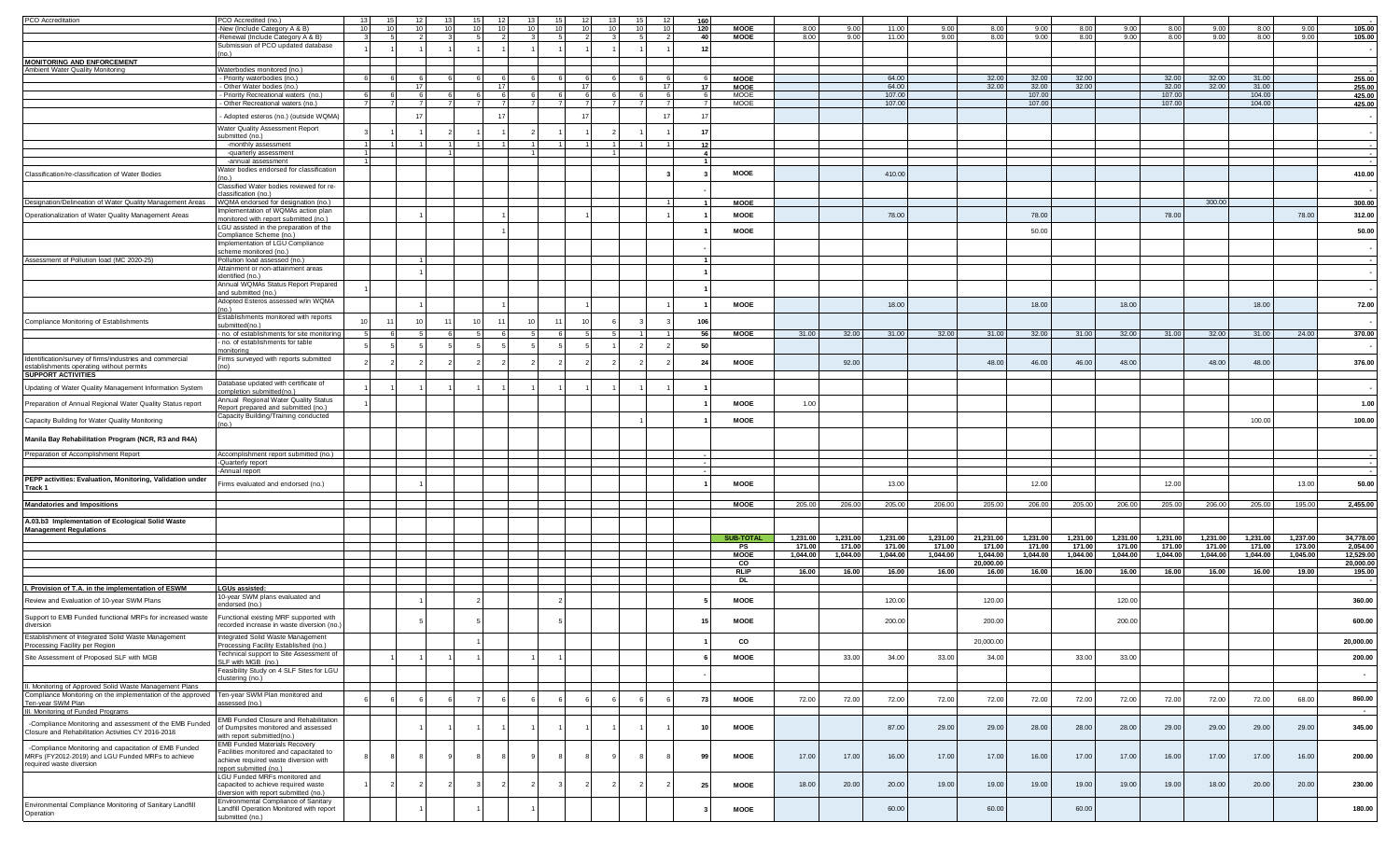|                                                                                                                                                             | Open and controlled dumpsites                                                                                         |                |    |    |    |    |    |              |                |        |                 |                 |                  |                      |                            |                  |                  |                 |                  |                  |                  |                  |                  |                  |                  |                  |                  |                          |
|-------------------------------------------------------------------------------------------------------------------------------------------------------------|-----------------------------------------------------------------------------------------------------------------------|----------------|----|----|----|----|----|--------------|----------------|--------|-----------------|-----------------|------------------|----------------------|----------------------------|------------------|------------------|-----------------|------------------|------------------|------------------|------------------|------------------|------------------|------------------|------------------|------------------|--------------------------|
| V. Inspection of open and controlled dumpsites                                                                                                              | nspected with report submitted (no.)                                                                                  |                |    |    |    |    |    |              |                |        |                 |                 |                  |                      | <b>MOOE</b>                |                  | 10.00            | 10.00           | 10.00            | 10.00            |                  | 20.00            |                  |                  |                  |                  |                  | 60.00                    |
| IV. Monitoring and assessment of status of implementation of<br>LGUs provided with SWM machineries and equipment                                            | Status of implementation of LGUs<br>Provided with plastic moulder, shredders<br>and composters monitored and assessed |                |    |    |    |    |    |              |                |        |                 |                 |                  | 30                   | MOOE                       | 9.00             | 9.00             | 7.00            | 9.00             | 7.00             | 9.00             | 9.00             | 7.00             | 9.00             | 9.00             | 9.00             | 7.00             | 100.00                   |
| <b>Support Activities</b>                                                                                                                                   | with reports submitted (no)                                                                                           |                |    |    |    |    |    |              |                |        |                 |                 |                  |                      |                            |                  |                  |                 |                  |                  |                  |                  |                  |                  |                  |                  |                  |                          |
| Solid Waste Educators and Enforcement Program (SWEEP)                                                                                                       |                                                                                                                       |                |    |    |    |    |    |              |                |        |                 |                 |                  |                      |                            |                  |                  |                 |                  |                  |                  |                  |                  |                  |                  |                  |                  |                          |
| Strengthening of the DENR PENROs and CENROs in support<br>to DAO 2018-18                                                                                    | Solid Waste Enforcers and Educators<br>Team-Environmental Monitoring Officers                                         |                |    | 15 | 11 |    | 18 |              |                |        |                 |                 |                  | 18                   | <b>MOOE</b>                | 434.00           | 434.00           | 434.00          | 434.00           | 434.00           | 434.00           | 434.00           | 434.00           | 434.00           | 434.00           | 441.00           | 441.00           | 5,222.00                 |
| Mobilization of EnMOs in Facilitating the Clean Up of Unclean<br>Sites Monitored; Assistance in the Monitoring and Inspection of                            | SWEET-EnMos) deployed (no.)<br>Quarterly consolidated matrix report<br>submitted (no.)                                |                |    |    |    |    |    |              |                |        |                 |                 |                  |                      | MOOE                       | 25.00            |                  |                 | 25.00            |                  |                  | 25.00            |                  |                  | 25.00            |                  |                  | 100.00                   |
| Disposal sites, MRFs and implementation of 10-Yr SWM Plans                                                                                                  | Jnclean sites monitored (no.)                                                                                         |                |    |    |    |    |    | 90           | 90             | $90-1$ | $90-1$          | 90              | 90               | 1,080                | <b>MOOE</b>                | 37.00            | 37.00            | 37.00           | 37.00            | 37.00            | 37.00            | 37.00            | 37.00            | 37.00            | 37.00            | 37.00            | 33.00            | 440.00                   |
|                                                                                                                                                             | Clean up of unclean sites facilitated (no.)                                                                           | 90             | 90 | 90 | 90 | 90 | 90 | 90           | 90             | 90     | 90 <sub>1</sub> | 90 <sub>1</sub> | 90               | 1,080                | <b>MOOE</b>                | 37.00            | 37.00            | 37.00           | 37.00            | 37.00            | 37.00            | 37.00            | 37.00            | 37.00            | 37.00            | 37.00            | 33.00            | 440.00                   |
| Partnership with DENR RPAO on Information Awareness<br>Campaign on ESWM                                                                                     | nformation Awareness Campaign on<br>ESWM Implemented in Partnership with<br>DENR RPAO (no.)                           |                |    |    |    |    |    |              |                |        |                 |                 |                  |                      | MOOE                       |                  |                  |                 |                  |                  |                  |                  |                  |                  |                  | 95.00            |                  | 95.00                    |
| Support to the Regional Ecology Centers (RECs)                                                                                                              | IEC Activities (Print/TriMedia/Radio or<br>Broadcast); convening of RECs                                              |                |    |    |    |    |    |              |                |        |                 |                 |                  |                      | <b>MOOE</b>                |                  |                  |                 | 45.00            |                  | 45.00            |                  |                  |                  |                  |                  |                  | 90.00                    |
| Updating of ESWM Database                                                                                                                                   | Regional ESWM Database maintained<br>and harmonized with National ESWM<br>Database (no.)                              |                |    |    |    |    |    |              |                |        |                 |                 |                  |                      | MOOE                       | 5.00             | 5.00             | 5.00            | 5.00             | 5.00             | 5.00             | 5.00             | 5.00             | 5.00             | 5.00             | 5.00             | 6.00             | 61.00                    |
| Preparation of Annual ESWM Status Report                                                                                                                    | Regional 2021 ESWM Status Report with<br>Waste Diversion Data prepared and<br>ubmitted to EMB Central Office (no.)    |                |    |    |    |    |    |              |                |        |                 |                 |                  |                      | <b>MOOE</b>                |                  |                  |                 |                  |                  |                  |                  |                  |                  |                  |                  | 70.00            | 70.00                    |
| <b>Mandatories and Impositions</b>                                                                                                                          |                                                                                                                       |                |    |    |    |    |    |              |                |        |                 |                 |                  |                      | <b>MOOE</b>                | 239.00           | 239.00           | 239.00          | 239.00           | 239.00           | 239.00           | 239.00           | 239.00           | 239.00           | 239.00           | 239.00           | 247.00           | 2,876.00                 |
| A.03.b4 Implementation of Toxic Substances and<br><b>Hazardous Waste Management Regulations</b>                                                             |                                                                                                                       |                |    |    |    |    |    |              |                |        |                 |                 |                  |                      |                            |                  |                  |                 |                  |                  |                  |                  |                  |                  |                  |                  |                  |                          |
|                                                                                                                                                             |                                                                                                                       |                |    |    |    |    |    |              |                |        |                 |                 |                  |                      | <b>SUB-TOTAL</b><br>PS     | 530.00<br>392.00 | 531.00<br>393.00 | 530.0<br>392.00 | 531.00<br>393.00 | 530.00<br>392.00 | 531.00<br>393.00 | 530.00<br>392.00 | 531.00<br>393.00 | 530.00<br>392.00 | 531.00<br>393.00 | 530.00<br>392.00 | 537.00<br>391.00 | 6,372.00<br>4,708.00     |
|                                                                                                                                                             |                                                                                                                       |                |    |    |    |    |    |              |                |        |                 |                 |                  |                      | <b>MOOE</b><br>co          | 101.00           | 102.00           | 101.00          | 102.00           | 101.00           | 102.00           | 101.00           | 102.00           | 101.00           | 102.00           | 101.00           | 99.00            | 1,215.00                 |
|                                                                                                                                                             |                                                                                                                       |                |    |    |    |    |    |              |                |        |                 |                 |                  |                      | <b>RLIP</b><br><b>DI</b>   | 37.00            | 36.00            | 37.00           | 36.00            | 37.00            | 36.00            | 37.00            | 36.00            | 37.00            | 36.00            | 37.00            | 47.00            | 449.00                   |
| A.03.b4.a Toxic Substances Management                                                                                                                       |                                                                                                                       |                |    |    |    |    |    |              |                |        |                 |                 |                  |                      |                            |                  |                  |                 | 33.00            |                  |                  |                  |                  |                  |                  |                  | 31.00            |                          |
|                                                                                                                                                             |                                                                                                                       |                |    |    |    |    |    |              |                |        |                 |                 |                  |                      | <b>SUB-TOTAL</b><br>PS     | 32.00            | 33.0             | 32.00           |                  | 32.00            | 33.00            | 32.00            | 33.00            | 32.00            | 33.00            | 32.00            |                  | 388.00                   |
|                                                                                                                                                             |                                                                                                                       |                |    |    |    |    |    |              |                |        |                 |                 |                  |                      | <b>MOOE</b><br>CO          | 32.00            | 33.0             | 32.00           | 33.00            | 32.00            | 33.00            | 32.00            | 33.00            | 32.00            | 33.00            | 32.00            | 31.00            | 388.00                   |
|                                                                                                                                                             |                                                                                                                       |                |    |    |    |    |    |              |                |        |                 |                 |                  |                      | <b>RLIP</b>                |                  |                  |                 |                  |                  |                  |                  |                  |                  |                  |                  |                  |                          |
| <b>CLEARANCE AND PERMITTING</b>                                                                                                                             |                                                                                                                       |                |    |    |    |    |    |              |                |        |                 |                 |                  |                      | <b>DI</b>                  |                  |                  |                 |                  |                  |                  |                  |                  |                  |                  |                  |                  |                          |
| <b>Issuance of SQI clearance</b>                                                                                                                            | SQI Clearance issued (no.)                                                                                            |                |    |    |    |    |    |              |                |        |                 |                 |                  |                      |                            |                  |                  |                 |                  |                  |                  |                  |                  |                  | 27.00            |                  |                  | 27.00                    |
| Registration of Industries under Chemical Control Order (CCO)<br>-Mercury and mercury compounds<br>-Cyanide and cyanide compouds<br>-Asbestos and<br>-PCBs. | CCO Registration Certifcate issued (no.)                                                                              |                |    |    |    |    |    |              |                |        |                 |                 |                  | 10                   | <b>MOOE</b>                |                  |                  | 13.00           |                  |                  | 13.00            |                  |                  | 13.00            |                  |                  | 13.00            | 52.00                    |
| Importation Clearance under CCOs<br>-Mercury and Mercury Compounds<br>-Cyanide and Cyanide Compounds                                                        | CCO Importation Clearance issued (no.)                                                                                |                |    |    |    |    |    |              |                |        |                 |                 |                  |                      | <b>MOOE</b>                |                  |                  |                 |                  |                  | 42.00            |                  |                  |                  |                  |                  |                  | 42.00                    |
| -Asbestos<br>Clearance for ODS Chemical Dealers                                                                                                             | Clearances Issued (no.)                                                                                               |                |    |    |    |    |    |              |                |        |                 |                 |                  |                      | <b>MOOE</b>                |                  |                  | 3.00            |                  |                  | 4.00             |                  |                  | 3.00             |                  |                  |                  | 10.00                    |
| Approval of PCB Management Plans                                                                                                                            | PCB Management Plan approved (no.)                                                                                    |                |    |    |    |    |    |              |                |        |                 |                 |                  |                      |                            |                  |                  |                 |                  |                  |                  |                  |                  |                  |                  |                  |                  | $\sim$                   |
| <b>MONITORING AND ENFORCEMENT</b>                                                                                                                           |                                                                                                                       |                |    |    |    |    |    |              |                |        |                 |                 |                  |                      |                            |                  |                  |                 |                  |                  |                  |                  |                  |                  |                  |                  |                  |                          |
| Chemical Management monitoring of Industries (CCO<br>Registration and Importation Clearance SQI, PCL and new<br>chemicals)                                  | irms monitored with reports submitted<br>no.)                                                                         |                |    |    |    |    |    |              |                |        |                 |                 |                  | 83                   | MOOE                       | 8.00             | 3.00             | 3.00            | 8.00             | 3.00             | 3.00             | 8.00             | 3.00             | 3.00             | 8.00             | 3.00             | 3.00             | 32.00                    |
|                                                                                                                                                             | irms CCO registered monitored (no.)<br>Firms with issued SQI monitored (no.)                                          |                |    |    |    |    |    |              | -6             | 7      | 7 <sup>1</sup>  |                 | <b>7</b>         | 82<br>$\overline{1}$ | <b>MOOE</b><br><b>MOOE</b> | 3.00             | 3.00             | 4.00            | 4.00             | 3.00             | 3.00             | 4.00             | 3.00<br>25.00    | 3.00             | 4.00             | 3.00             | 3.00             | 40.00<br>25.00           |
|                                                                                                                                                             | Firms with PCL Compliance<br>Certificate/PCL Exemption certificate<br>nonitored (no.)                                 |                |    |    |    |    |    |              |                |        |                 |                 |                  |                      |                            |                  |                  |                 |                  |                  |                  |                  |                  |                  |                  |                  |                  | $\sim$                   |
|                                                                                                                                                             | Firms with issued PMPIN Compliance<br>ertificate monitored (no.)                                                      |                |    |    |    |    |    |              |                |        |                 |                 |                  |                      |                            |                  |                  |                 |                  |                  |                  |                  |                  |                  |                  |                  |                  | $\sim$                   |
| Monitoring/validation of Phase-out of PCB as stated in the of<br>approved PCB Management Plans                                                              | PCB Management Plan implementation<br>monitored/validated with report submitted                                       |                |    |    |    |    |    |              |                |        |                 |                 |                  | 105                  | MOOE                       | 4.00             | 4.00             | 4.00            | 4.00             | 4.00             | 4.00             | 4.00             | 4.00             | 4.00             | 4.00             | 4.00             | 6.00             | 50.00                    |
|                                                                                                                                                             | Firms with phased-out PCB monitored<br>with report submitted (no.)                                                    |                |    |    |    |    |    |              |                |        |                 |                 |                  |                      | <b>MOOE</b>                |                  |                  |                 |                  |                  |                  |                  |                  | 35.00            |                  |                  |                  | 35.00                    |
| Survey of importers, manufacturers (firms), distributors/dealers,<br>users                                                                                  | irms surveyed with reports submitted<br>no.)                                                                          |                |    |    |    |    |    |              |                |        |                 |                 |                  |                      | <b>MOOE</b>                | 9.00             | 8.00             | 8.00            | 9.00             | 8.00             | 8.00             | 9.00             | 8.00             | 8.00             |                  |                  |                  | 75.00                    |
| Survey of PCB owners not registered                                                                                                                         | Firms surveyed with reports submitted<br>(no.)                                                                        |                |    |    |    |    |    |              |                |        |                 |                 |                  |                      |                            |                  |                  |                 |                  |                  |                  |                  |                  |                  |                  |                  |                  | $\overline{\phantom{a}}$ |
| <b>SUPPORT ACTIVITIES</b><br>Preparation of Annual Toxic Chemicals Regional Status Report Annual Report prepared and submitted                              |                                                                                                                       |                |    |    |    |    |    |              |                |        |                 |                 |                  |                      |                            |                  |                  |                 |                  |                  |                  |                  |                  |                  |                  |                  |                  | $\sim$ 100 $\pm$         |
| <b>Mandatories and Impositions</b>                                                                                                                          |                                                                                                                       |                |    |    |    |    |    |              |                |        |                 |                 |                  |                      | <b>MOOE</b>                |                  |                  |                 |                  |                  |                  |                  |                  |                  |                  |                  |                  |                          |
| A.03.b4.b Hazardous Waste Management                                                                                                                        |                                                                                                                       |                |    |    |    |    |    |              |                |        |                 |                 |                  |                      |                            |                  |                  |                 |                  |                  |                  |                  |                  |                  |                  |                  |                  |                          |
|                                                                                                                                                             |                                                                                                                       |                |    |    |    |    |    |              |                |        |                 |                 |                  |                      | <b>SUB-TOTAL</b>           | 68.00            | 68.00            | 68.00           | 69.00            | 68.00            | 69.00            | 68.00            | 69.00            | 68.00            | 69.00            | 68.00            | 75.00            | 827.00                   |
|                                                                                                                                                             |                                                                                                                       |                |    |    |    |    |    |              |                |        |                 |                 |                  |                      | PS<br><b>MOOE</b>          | 68.00            | 68.00            | 68.00           | 69.00            | 68.00            | 69.00            | 68.00            | 69.00            | 68.00            | 69.00            | 68.00            | 75.00            | 827.00                   |
|                                                                                                                                                             |                                                                                                                       |                |    |    |    |    |    |              |                |        |                 |                 |                  |                      | CO                         |                  |                  |                 |                  |                  |                  |                  |                  |                  |                  |                  |                  |                          |
|                                                                                                                                                             |                                                                                                                       |                |    |    |    |    |    |              |                |        |                 |                 |                  |                      | <b>RLIP</b><br><b>DL</b>   |                  |                  |                 |                  |                  |                  |                  |                  |                  |                  |                  |                  |                          |
| <b>CLEARANCE AND PERMITTING</b>                                                                                                                             | HWGs Registered (no.)                                                                                                 |                |    |    |    |    |    |              |                |        |                 |                 |                  | 36                   |                            |                  |                  |                 |                  |                  |                  |                  |                  |                  |                  |                  |                  |                          |
| Registration of Hazardous Waste Generators (HWG)                                                                                                            | - Firms                                                                                                               | $\overline{1}$ |    | 21 |    | 21 |    | $\mathbf{3}$ | $\overline{4}$ |        | 4 2             | 2               | $\blacksquare$ 1 | 26                   | <b>MOOE</b>                | 3.00             | 5.00             | 5.00            | 2.00             | 5.00             | 5.00             | 2.00             | 5.00             | 5.00             | 4.00             | 4.00             | 5.00             | 50.00                    |